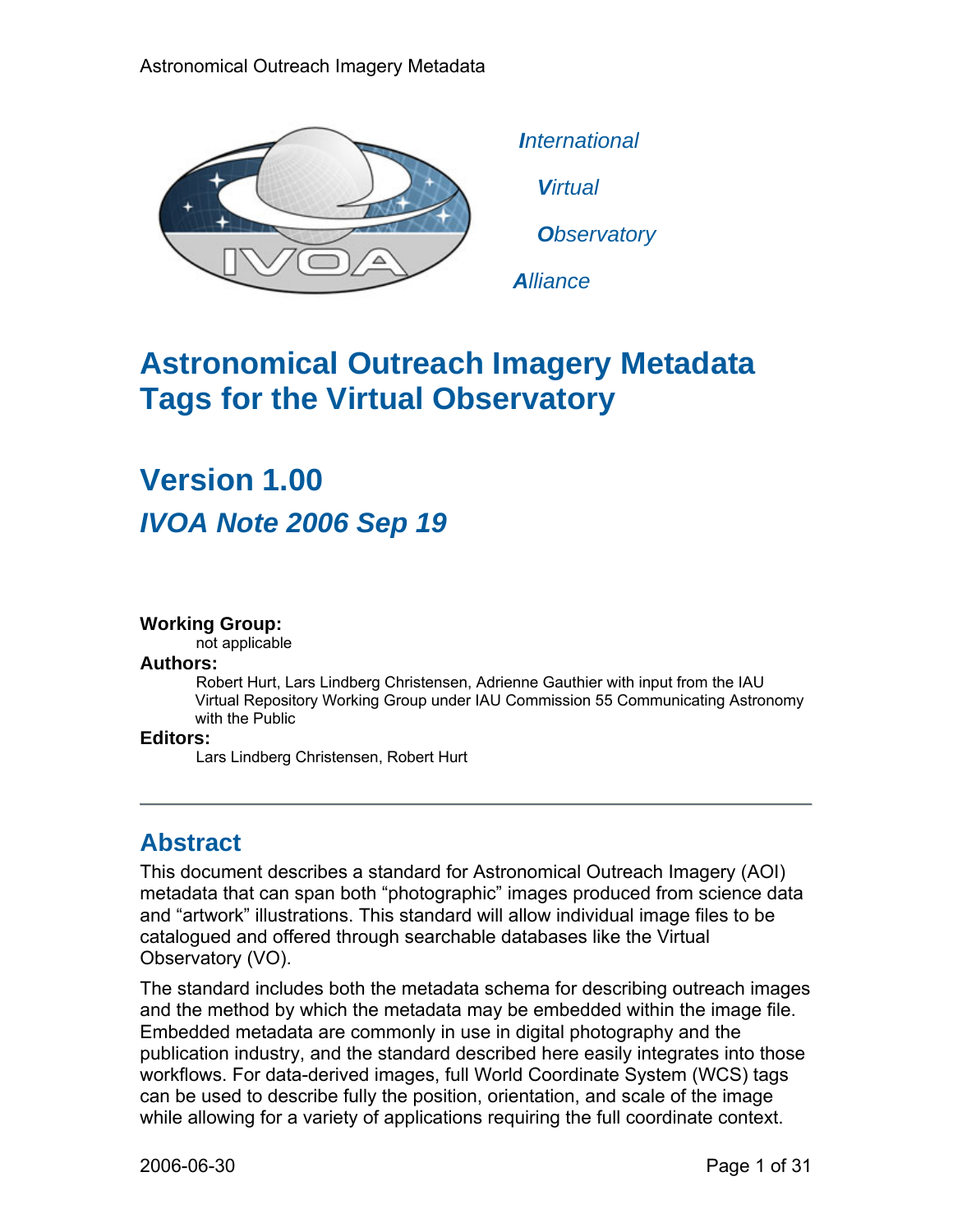## **Status of this document**

*This is an IVOA Proposed Recommendation made available for public review. It is appropriate to reference this document only as a recommended standard that is under review and which may be changed before it is accepted as a full recommendation.* 

## **Acknowledgements**

This document is a product of discussions started in IAU Commission 55 Communicating Astronomy with the Public and the subsequent Virtual Repository Working Group. The editors gratefully acknowledge the many significant comments, discussions, and contributions from the many participants in this group.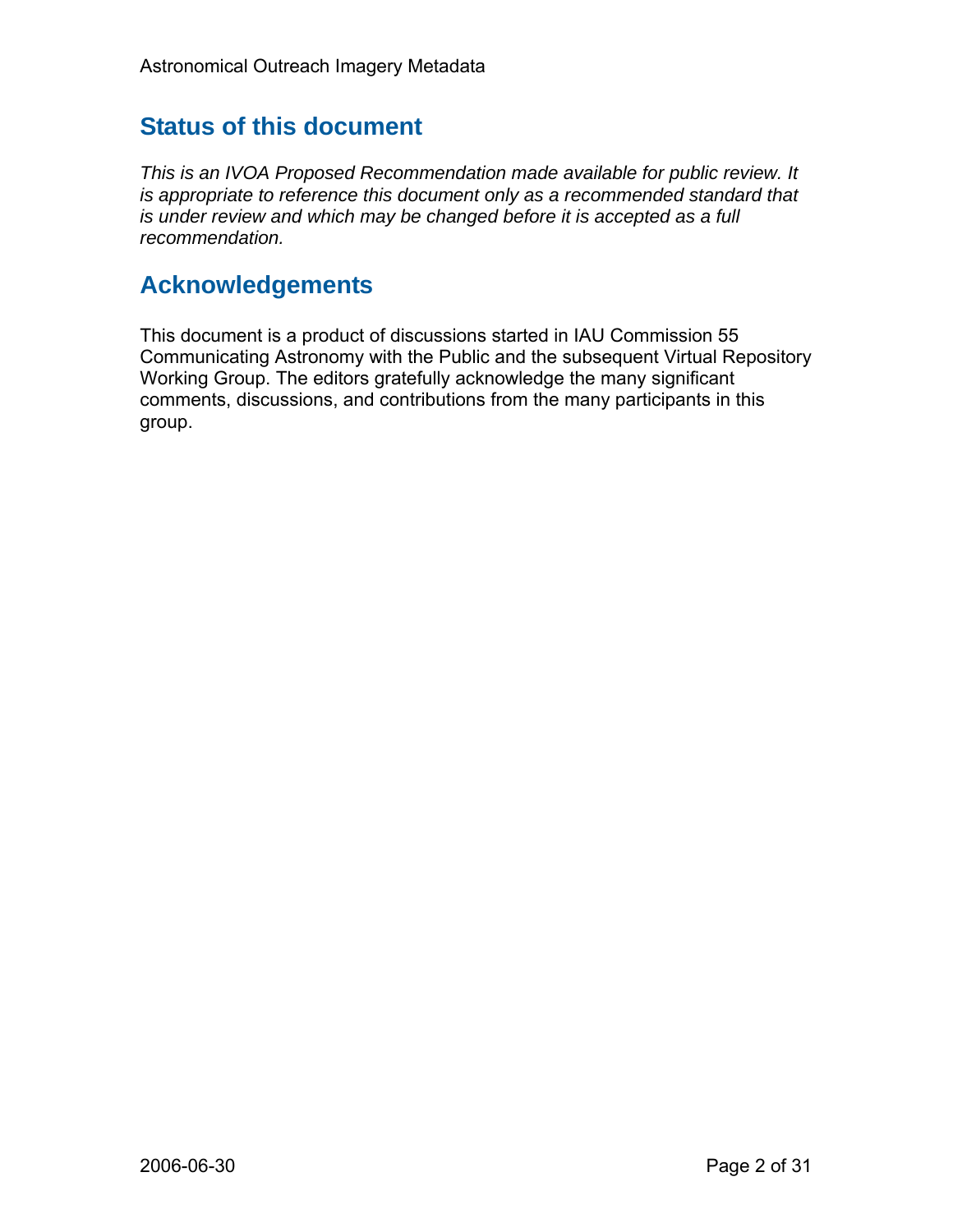## **Contents**

| Abstract                                                             | 1                |  |  |  |  |
|----------------------------------------------------------------------|------------------|--|--|--|--|
| Status of this document                                              |                  |  |  |  |  |
| Acknowledgements                                                     |                  |  |  |  |  |
| Contents                                                             | $\frac{2}{3}$    |  |  |  |  |
| Overview<br>1                                                        | 5                |  |  |  |  |
| 1.1<br>Intended Scope of AOI Metadata Schema                         | 5                |  |  |  |  |
| 1.2<br>Metadata Portability: XMP                                     | $\boldsymbol{6}$ |  |  |  |  |
| <b>Referenced Standards</b><br>1.3                                   | $\overline{7}$   |  |  |  |  |
| 1.4 World Coordinate System Notes                                    | $\overline{7}$   |  |  |  |  |
| 1.5<br><b>FITS Liberator Notes</b>                                   | 8                |  |  |  |  |
| $\mathbf{2}$                                                         | 9                |  |  |  |  |
| <b>AOI Metadata Tag Descriptions</b>                                 |                  |  |  |  |  |
| 2.1<br>Tag Formats                                                   | 9                |  |  |  |  |
| 2.2<br><b>Levels of Requirement</b>                                  | $\boldsymbol{9}$ |  |  |  |  |
| 3<br>Example Metadata                                                | 11               |  |  |  |  |
| <b>Metadata Definitions</b><br>4                                     | 14               |  |  |  |  |
| 4.1 Version Metadata                                                 | 14               |  |  |  |  |
| 1.<br>AOIMetadataVersion (string): all                               | 14               |  |  |  |  |
| 4.2<br><b>Creator Metadata</b>                                       | 14               |  |  |  |  |
| 2.<br>Creator (string): all                                          | 14               |  |  |  |  |
| 3.<br>CreatorURL (URL)                                               | 14               |  |  |  |  |
| Contact.Name (string, list)<br>4.                                    | 14               |  |  |  |  |
| 5.<br>Contact.Email (string, list)                                   | 14               |  |  |  |  |
| 6.<br>Contact. Telephone (string, list)                              | 14               |  |  |  |  |
| 7.<br>Contact.Address (string)                                       | 14               |  |  |  |  |
| 8.<br>Contact.City (string)<br>9.                                    | 15<br>15         |  |  |  |  |
| Contact.StateProvince (string)<br>10.<br>Contact.PostalCode (string) | 15               |  |  |  |  |
| 11.<br>Contact.Country (string)                                      | 15               |  |  |  |  |
| 12.<br>Rights (string): all                                          | 15               |  |  |  |  |
| 4.3<br><b>Content Metadata</b>                                       | 15               |  |  |  |  |
| 13.<br>Headline (string): all                                        | 15               |  |  |  |  |
| 14.<br>Subject.Category (string-CV, list)                            | 15               |  |  |  |  |
| 15.<br>Subject. Name (string, list)                                  | 15               |  |  |  |  |
| 16.<br>Description (string)                                          | 15               |  |  |  |  |
| ReferenceURL (URL)<br>17.                                            | 16               |  |  |  |  |
| 18.<br>Credit (string): all                                          | 16               |  |  |  |  |
| 19.<br>Date (string): all                                            | 16               |  |  |  |  |
| 20.<br>ID (string)                                                   | 16               |  |  |  |  |
| 21.<br>Type (string-CV): all                                         | 16               |  |  |  |  |
| 22.<br>Image.ProductQuality (string-CV)                              | 16               |  |  |  |  |
| 4.4<br><b>Observation Metadata</b>                                   | 16               |  |  |  |  |
| Facility (string, list-ordered): image<br>23.                        | 17               |  |  |  |  |
| 24.<br>Instrument (string, list-ordered)                             | 17               |  |  |  |  |
| 25.<br>Spectral.ColorAssignment (string-CV, list-ordered) image      | 17               |  |  |  |  |
| Spectral.Band (string-CV, list-ordered): image<br>26.                | 17               |  |  |  |  |
| Spectral.Bandpass (string, list-ordered)<br>27.                      | 18               |  |  |  |  |
| Spectral.CentralWavelength (float, list-ordered)<br>28.              | 18               |  |  |  |  |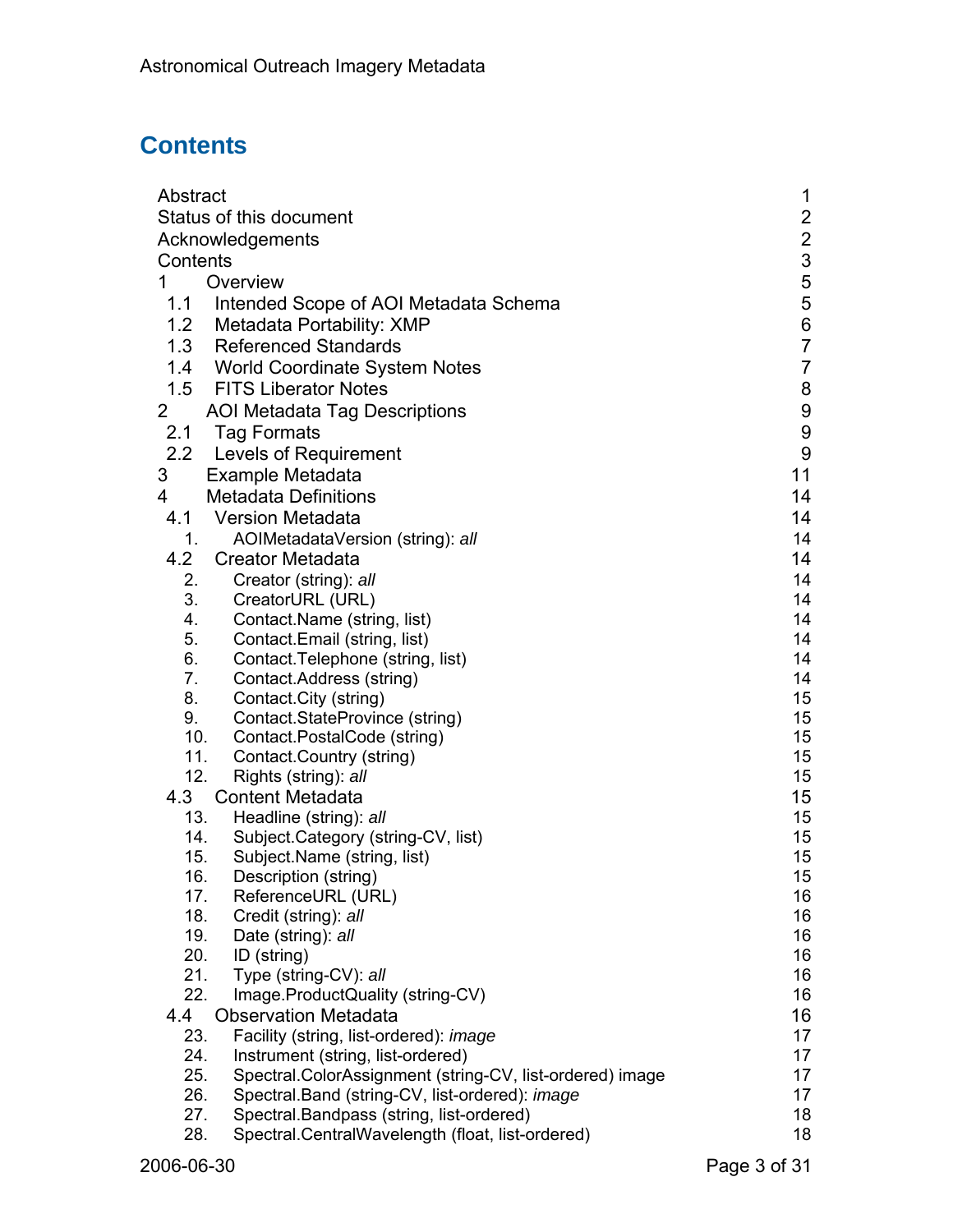| 29.  | Spectral. Notes (string)                                | 18 |
|------|---------------------------------------------------------|----|
| 30.  | Temporal.StartTime (string, list-ordered)               | 18 |
| 31.  | Temporal.IntegrationTime (float, list-ordered)          | 18 |
| 32.  | DatasetID (URI, list-ordered)                           | 18 |
| 33.  | Spatial.CoordinateFrame (string-CV): WCS-base           | 18 |
| 34.  | Spatial.Equinox (string): WCS-base                      | 19 |
| 35.  | Spatial.ReferenceValue (float, list(2)): WCS-base       | 19 |
| 36.  | Spatial.ReferenceDimension (float, list(2)): WCS-full   | 19 |
| 37.  | Spatial.ReferencePixel (float, list(2)): WCS-full       | 19 |
| 38.  | Spatial.Scale (float, list(2)): WCS-full                | 19 |
| 39.  | Spatial.Rotation (float): WCS-full                      | 19 |
| 40.  | Spatial.CoordsystemProjection (string-CV): WCS-full     | 19 |
| 41.  | Spatial.CDMatrix (float, list(4))                       | 20 |
| 42.  | Spatial.Quality (string-CV): WCS-base                   | 20 |
| 43.  | Spatial.Notes (string)                                  | 20 |
| 4.5  | <b>Publisher Metadata</b>                               | 20 |
| 44.  | Publisher (string): server                              | 20 |
| 45.  | PublisherID (URI): server                               | 20 |
| 46.  | ResourceID (URI, list): server                          | 20 |
| 4.6  | File Metadata [implicit]                                | 21 |
| 47.  | File.Type (string-CV): all                              | 21 |
| 48.  | File.Dimension (float, list(2)): all                    | 21 |
| 49.  | File.Size (float): all                                  | 21 |
| 50.  | File.BitDepth (float): all                              | 21 |
| 4.7  | <b>Metadata Extension: FITS Liberator</b>               | 21 |
| 51.  | FL.StretchFunction (string-CV, list-ordered)            | 22 |
| 52.  | FL.BackgroundLevel (float, list-ordered)                | 22 |
| 53.  | FL.PeakLevel (float, list-ordered)                      | 22 |
| 54.  | FL.ScaledBackgroundLevel (float, list-ordered)          | 22 |
| 55.  | FL.ScaledPeakLevel (float, list-ordered)                | 22 |
| 56.  | FL.BlackLevel (float, list-ordered)                     | 22 |
| 57.  | FL. White Level (float, list-ordered)                   | 22 |
| 58.  | FL.CreationNotes (string)                               | 22 |
| 5    | Appendix A: Controlled Vocabularies                     | 23 |
| 5.1  | 14. Subject.Category: Astronomical Object Taxonomy      | 23 |
| 5.2  | 21. Type                                                | 27 |
| 5.3  | 24. Spectral.ColorAssignment                            | 27 |
| 5.4  | 25. Spectral.Band: General Wavelength Regime            | 28 |
| 5.5  | 32. Spatial.CoordinateFrame                             | 28 |
| 5.6  | 39. Spatial.CoordSystemProjection                       | 28 |
| 5.7  | 41. Spatial Quality: Coordinate Reliability             | 28 |
| 5.8  | 43. ImageProductQuality                                 | 29 |
| 5.9  | 47. File. Type: Format of Image                         | 29 |
| 5.10 | 51. FL.StretchFunction: FITS Liberator stretch function | 29 |
| 6    |                                                         | 30 |
|      | Appendix B: Abbreviations                               |    |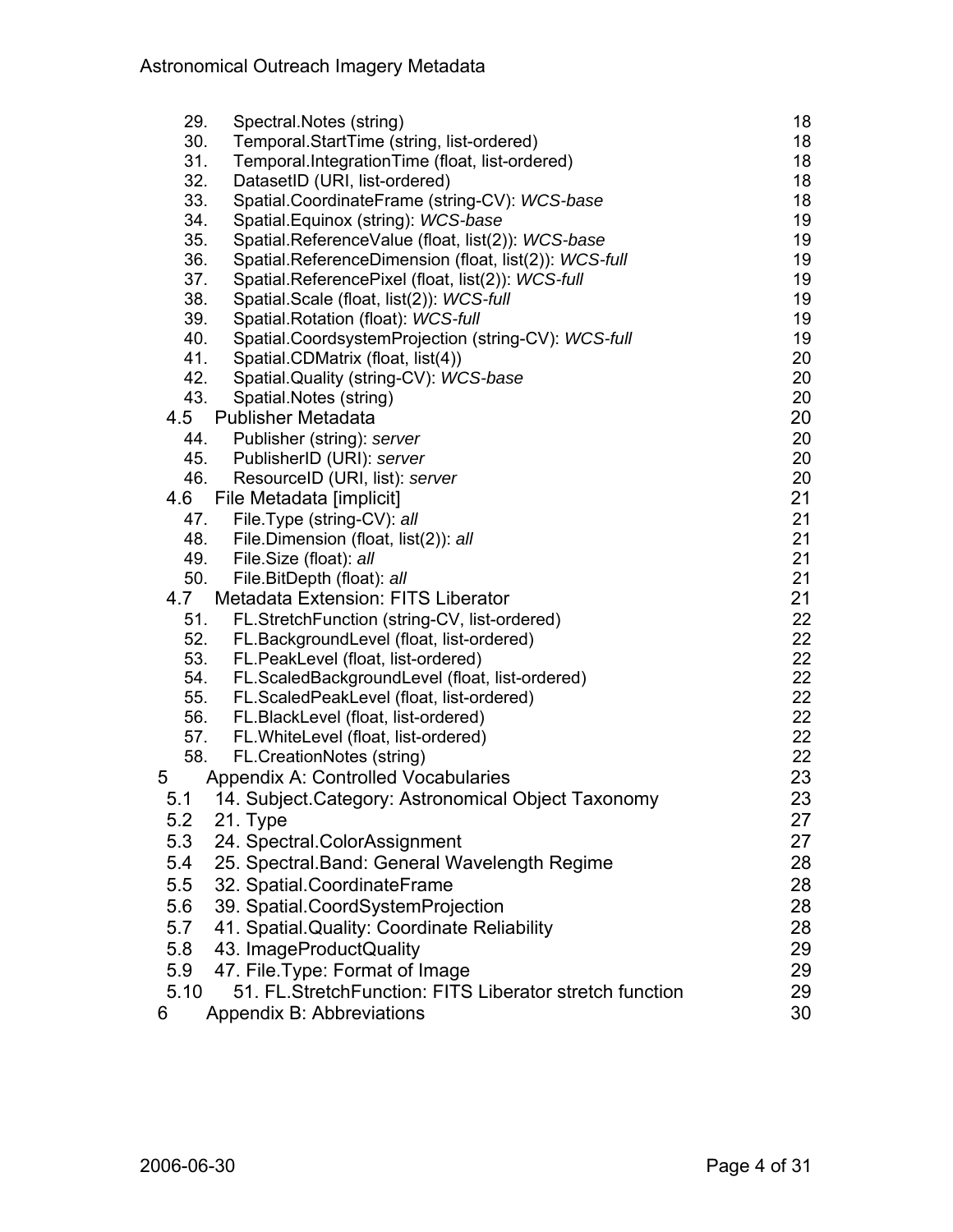## **1 Overview**

This document defines metadata tags that describe Astronomical Outreach Imagery (dubbed AOI in this document). This metadata schema has been developed within the framework of the IAU Virtual Repository project<sup>1</sup>.

## *1.1 Intended Scope of AOI Metadata Schema*

The astronomical education and public outreach (EPO) community plays a key role in conveying the results of scientific research to the general public. A key product of EPO development is a variety of non-scientific public image resources, both derived from scientific observations and created as artistic visualizations of scientific results. This refers to general image formats such as JPEG, TIFF, PNG, GIF, *not* scientific FITS datasets. Such resources are currently scattered across the internet in a variety of galleries and archives, but are not searchable in any coherent or unified way.

Just as Virtual Observatory (VO) standards open up all data archives to a common query engine, the EPO community will benefit greatly from a similar mechanism for image search and retrieval. Existing metadata standards for the Virtual Observatory are tailored to the management of research datasets and only cover EPO resources (like publication quality imagery) at the "collection" level and are thus insufficient for the needs of the EPO community.

The primary focus of this document is on print-ready astronomical imagery, which has been rendered from telescopic observations (also known as "pretty pictures"). Such images can combine data acquired at different wavebands and from different observatories. While the primary intent is to cover data-derived astronomical images, there are broader uses as well. Specifically, the most general subset of this schema is also appropriate for describing artwork and illustrations of astronomical subject matter. This is covered in some detail in later sections.

This AOI schema is intended only for single images of specific astronomical subject matter. Image resources not covered in this schema include: collages of multiple images, diagrams, and illustrations of more general physics phenomena and animations or videos.

The AOI tags defined by this document reflect the *minimal set* necessary for fully describing the image creator, subject matter, data sources, overall interpretation, and usage rights.

The intended users of these datasets cover a broad variety of fields: educators, students, journalists, enthusiasts, and scientists. The core set of required tags define the key elements needed in a practical database for identification of desired resources. For example, one might choose to search for images of the Crab Nebula that include both X-ray and visible light elements, or for any images

1

<sup>2006-06-30</sup> Page 5 of 31 <sup>1</sup> For more info see http://www.communicatingastronomy.org/repository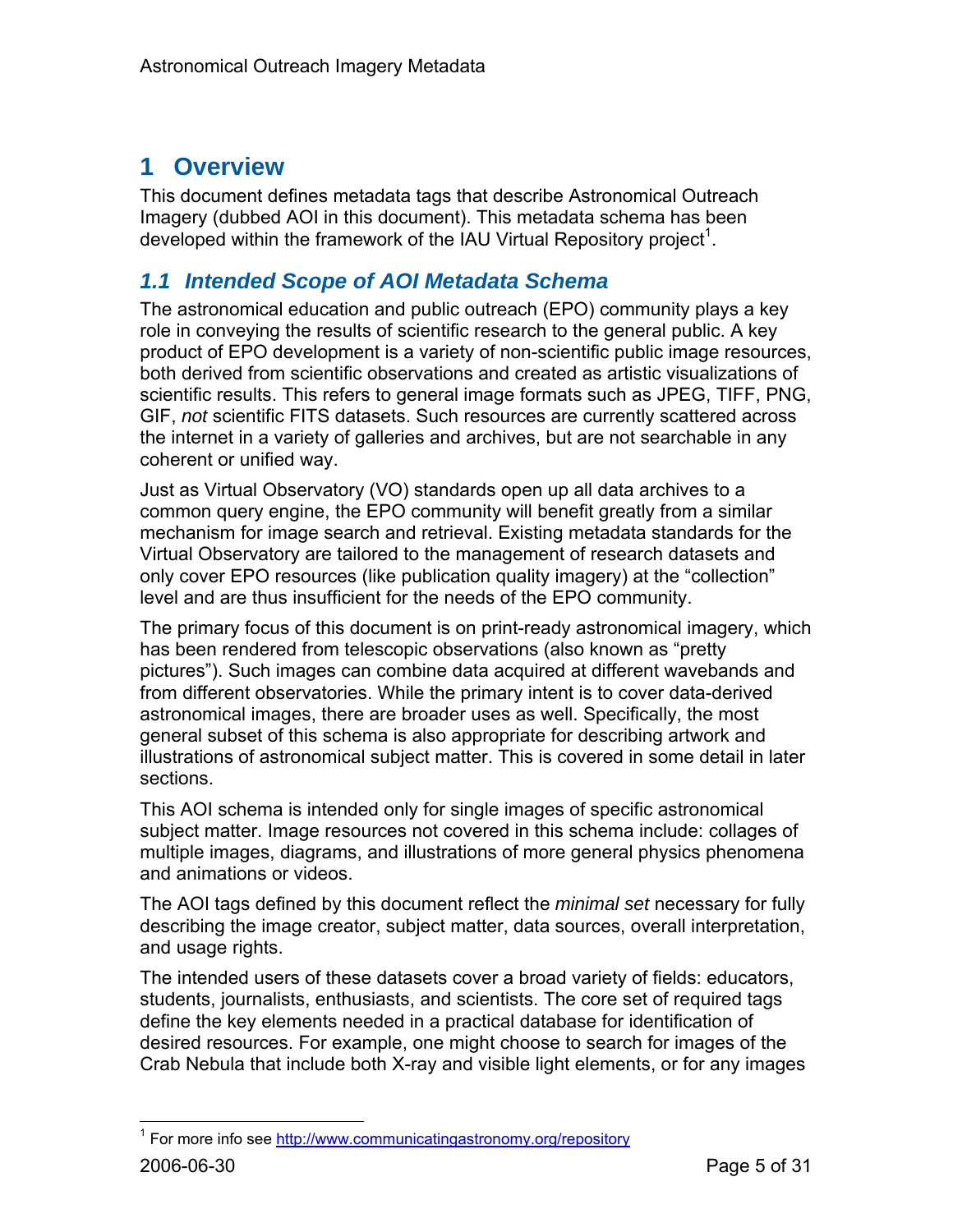within 2 degrees of a specified location on the sky that include at least some data from the Spitzer Space Telescope.

Because of this broad user base, the choice of tags is intended to reflect general needs and does not include application-specific content (for instance "grade level"). Users with more specific needs may subsequently employ these tags within a subset of a more extensive schema developed for the purpose.

## *1.2 Metadata Portability: XMP*

The metadata used to characterize an image are only useful if it remains easily associated with the image for all users. However, images are often distributed in a variety of ways that hide prior connections to the original web page, data server, or other source.

The AOI standard therefore encompasses not only the span of metadata tags, but an implementation for embedding these tags directly within the image file itself. This keeps the metadata available even for "loose" images.

The Adobe© Extensible Metadata Platform (XMP) specification describes a widely-used method for embedding arbitrary metadata within images. XMP tags are stored within the image header of all common image formats (JPEG, TIF, PNG, GIF, PSD) and can be read by popular image processing and cataloguing packages. The XMP standard is also widely used by photographers and the publication industry. Anyone familiar with consumer and professional digital cameras may already be familiar with Exchangeable image file format (EXIF) metadata tags that include camera and exposure information within the digital photo file as a set of XMP tags.

The advantages of embedded image identity metadata are numerous. It effectively makes the images self-documenting, which is particularly useful when the source URL for an image is lost. Moreover, it would be possible for an image server to catalog its resources on the fly by reading the metadata from existing files. One could also imagine an "Astro-Google" web search engine that could search out any image on the web tagged with AOI metadata and offer the links via an astronomically-tailored search interface.

The International Press Telecommunications Council (IPTC) has utilized the XMP specification for embedding descriptive information within photographs. The IPTC standards are widely used in the publication industry and amongst professional photographers for tracking image sources, headlines, and related data. As there is substantial overlap between IPTC tags and those defined in the AOI standard, any AOI tag that directly corresponds to an IPTC tag is mapped into the IPTC slot. This provides the benefit that many established publication workflows will automatically access AOI metadata (providing identification, background, credits, etc.).

There are other potential long-term benefits of embedding the AOI metadata using XMP. In principle, any such tagged image resource should be searchable and indexed regardless of the actual host or online provider of the image. This standard is intended to open up the opportunities for publication to a much larger degree than possible today. One could imagine a small observatory or an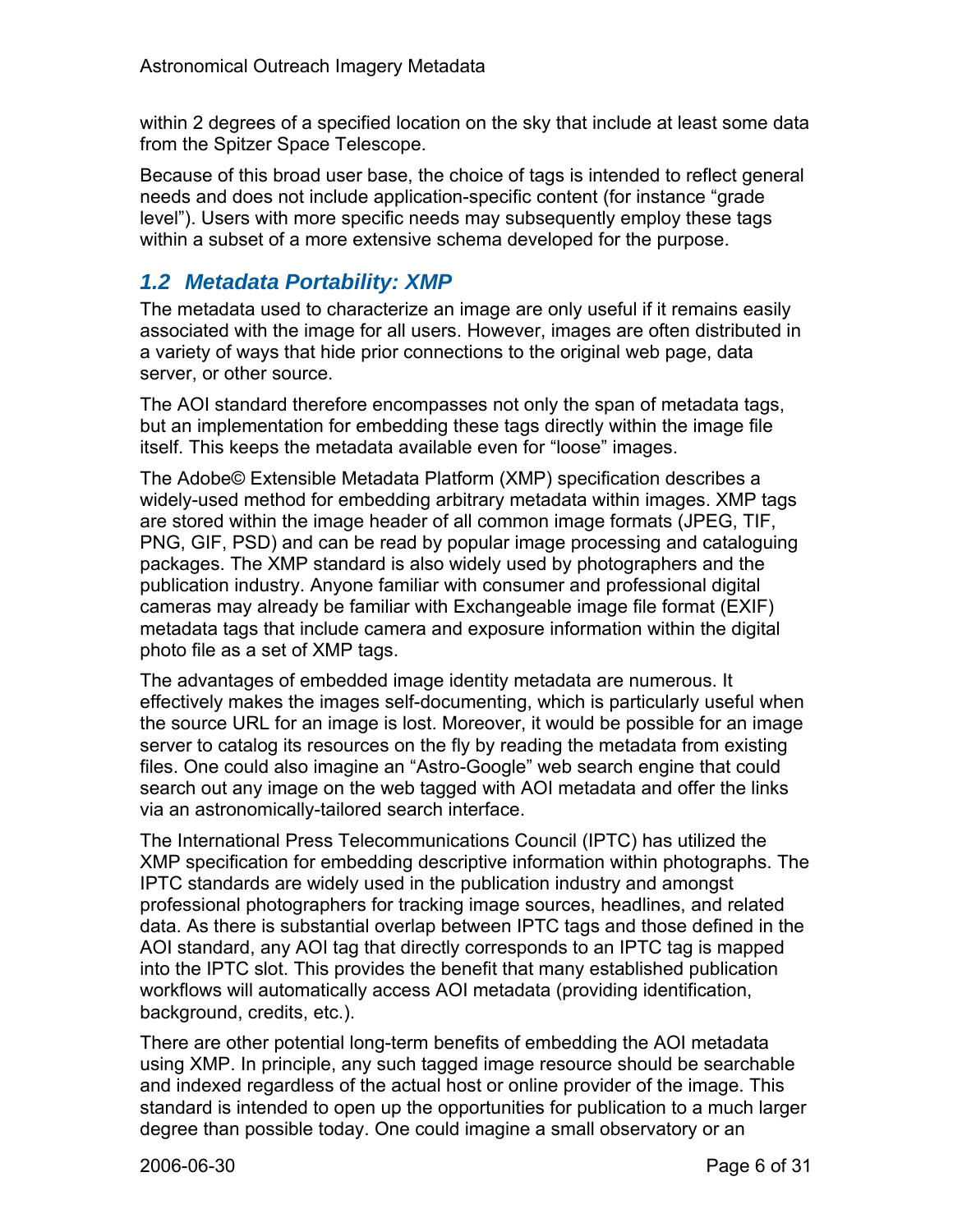amateur astronomer possessing only the resources to establish an online gallery, but allowing its contents to be searched by an external data-mining package. Or the image files could be uploaded to a curated site that itself might interface with the VO.

## *1.3 Referenced Standards*

The schema described here have been developed within several existing standards. These include the Virtual Observatory (VO), the International Press Telecommunications Council (IPTC), and the Adobe© Extensible Metadata Platform (XMP).

The IVOA document "Resource Metadata for the Virtual Observatory Version 1.1 $2$ <sup>n</sup> provided a base for developing the AOI metadata standard. Naming conventions for AOI tags are derived from VO equivalents where possible. However, these VO tags were developed primarily to describe entire resource collections, not something as fine-grained as individual images. Thus many additional tags have been added beyond the VO base.

The specifications for the World Coordinate System (WCS) descriptors were drawn directly from the IVOA "Simple Image Access Specification Version 1.0<sup>3</sup>." This allows for possible interoperability with other systems based on this specification.

The methods for embedding metadata directly within the image files are described within the Adobe© XMP specification<sup>4</sup>. This provides an XML system for encoding the data, methods for directly editing the tags within Adobe© Photoshop, as well as a developer's Software Development Kit for developing custom software applications to read the embedded tags. Many content management systems and image catalog programs already support XMP tags and will be capable of reading at least the AOI tags mapped into IPTC slots.

The IPTC has developed an extensive XMP metadata schema<sup>5</sup> to cover the needs of the publication industry. These tags are designed to provide full content description including contact information for the creator of the image. As such they are closely aligned with the AOI requirement for image content description. Therefore the AOI tags have been mapped into existing IPTC fields, where available. This has the added benefit of assisting with image publication in printed media, since many of the IPTC tags used in this process will already be populated with information from the AOI standard.

## *1.4 World Coordinate System Notes*

The AOI metadata standard allows for the inclusion of full World Coordinate System (WCS) tags that fully describe the image location, scale, and orientation on the sky. The advantages of a fully-tagged dataset are potentially enormous. They may be located in position-based queries like any full scientific dataset. In

<sup>3</sup> Simple Image Access Specification: http://www.ivoa.net/Documents/latest/SIA.html

 $\overline{a}$ <sup>2</sup> Resource Metadata for the Virtual Observatory: http://www.ivoa.net/Documents/latest/RM.html<br><sup>3</sup> Cimple Image Access Specification: http://www.ivoc.net/Documents/latest/SLA.html

<sup>&</sup>lt;sup>4</sup> Adobe XMP: http://www.adobe.com/products/xmp/overview.html

<sup>&</sup>lt;sup>5</sup> IPTC Metadata for XMP: http://www.iptc.org/IPTC4XMP/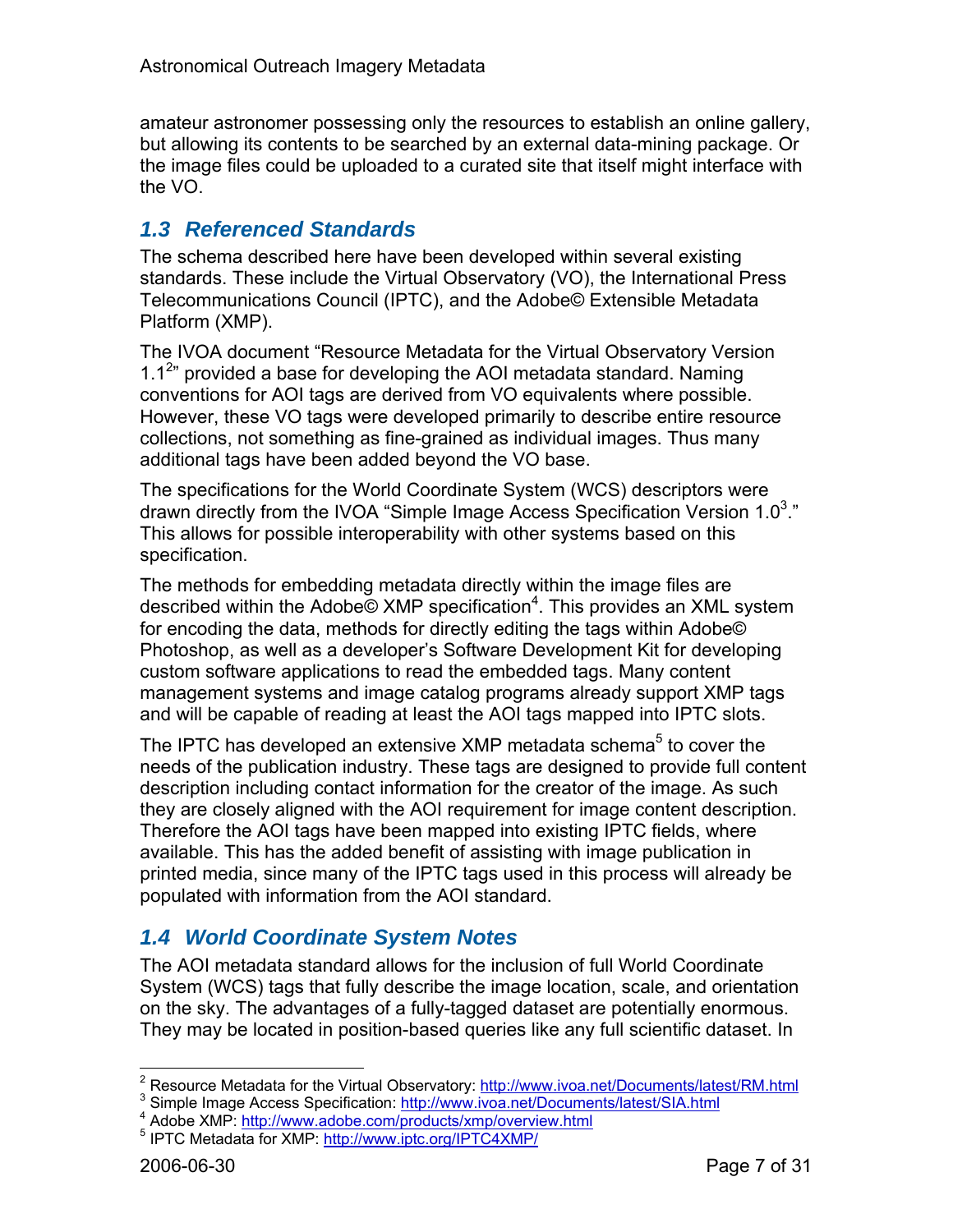addition, it is possible for users to develop software to allow for automatic image registration and alignment; for instance for automatic inclusion in digital planetarium projections.

## *1.5 FITS Liberator Notes*

This document is needs-driven in the sense that it contains the tags and object taxonomy that were implemented with the ESA/ESO/NASA Photoshop FITS Liberator<sup>6</sup> Version 2.1, released in March 2006. The FITS Liberator is being developed as one convenient tool for the creation of publication-ready imagery by importing astronomical FITS image files into Photoshop. It inserts the AOI tags described in this document in the same step, and can even populate some of the fields from information in the FITS files.

Information on the XMP implementation for the FITS Liberator may be found in a separate document<sup>7</sup>.

 $\overline{a}$ 

<sup>&</sup>lt;sup>6</sup> FITS Liberator: http://www.spacetelescope.org/projects/fits\_liberator<br>7 Liberator Metadate Serialization: http://www.epeestelescope.org/pro

<sup>&</sup>lt;sup>7</sup> Liberator Metadata Serialization: http://www.spacetelescope.org/projects/fits\_liberator/xmp.pdf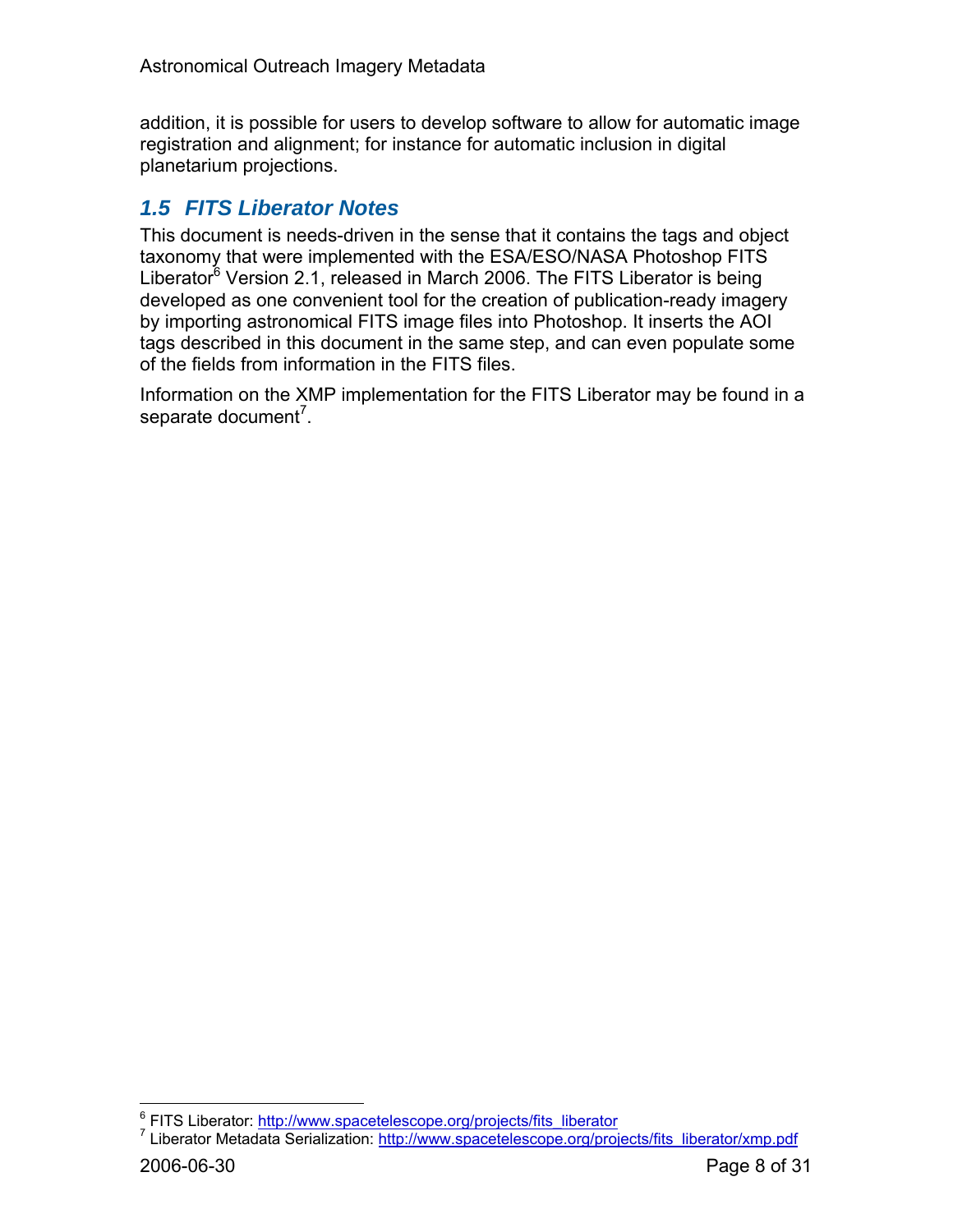## **2 AOI Metadata Tag Descriptions**

## *2.1 Tag Formats*

Each of the metadata tags has one of several possible formats summarized below.

- String a free-format text field
- String-CV a string with predefined values taken from a "controlled" vocabulary"
- Float a floating-point number
- URL universal resource locator, a standard web address
- URI universal resource identifier, assigned by the Virtual Observatory (or other registry service)

All "controlled vocabulary" lists for tags may be found in Appendix A.

Tags are considered to be single-valued unless specified to be a "list" that can contain multiple elements. The delimiter for list elements is the semicolon ";". Lists can come in several formats:

- List can have any number of elements
- $\bullet$  List(n) has exactly n elements
- List-ordered a multi-element list where order is correlated between tags

Note that the "list-ordered" property is specifically defined to describe the color channels in a composite image compiled from multiple astronomical datasets. For instance, in the case of a 3-channel RGB image created from different source FITS files, each tag that is list-ordered would contain the information for each FITS file in the same sequential order.

## *2.2 Levels of Requirement*

To form a meaningful database for user searches, certain minimum sets of AOI metadata tags must be supplied. However, subsets of these tags may be identified as necessary for specific purposes, though each image resource need not supply all possible tags. The requirement levels define the minimum set of tags to render a resource valid for each purpose.

- All these are the minimum set required for any purpose including illustrations
- Image required for any image derived from data
- WCS-base these are the minimum descriptors needed for a basic position search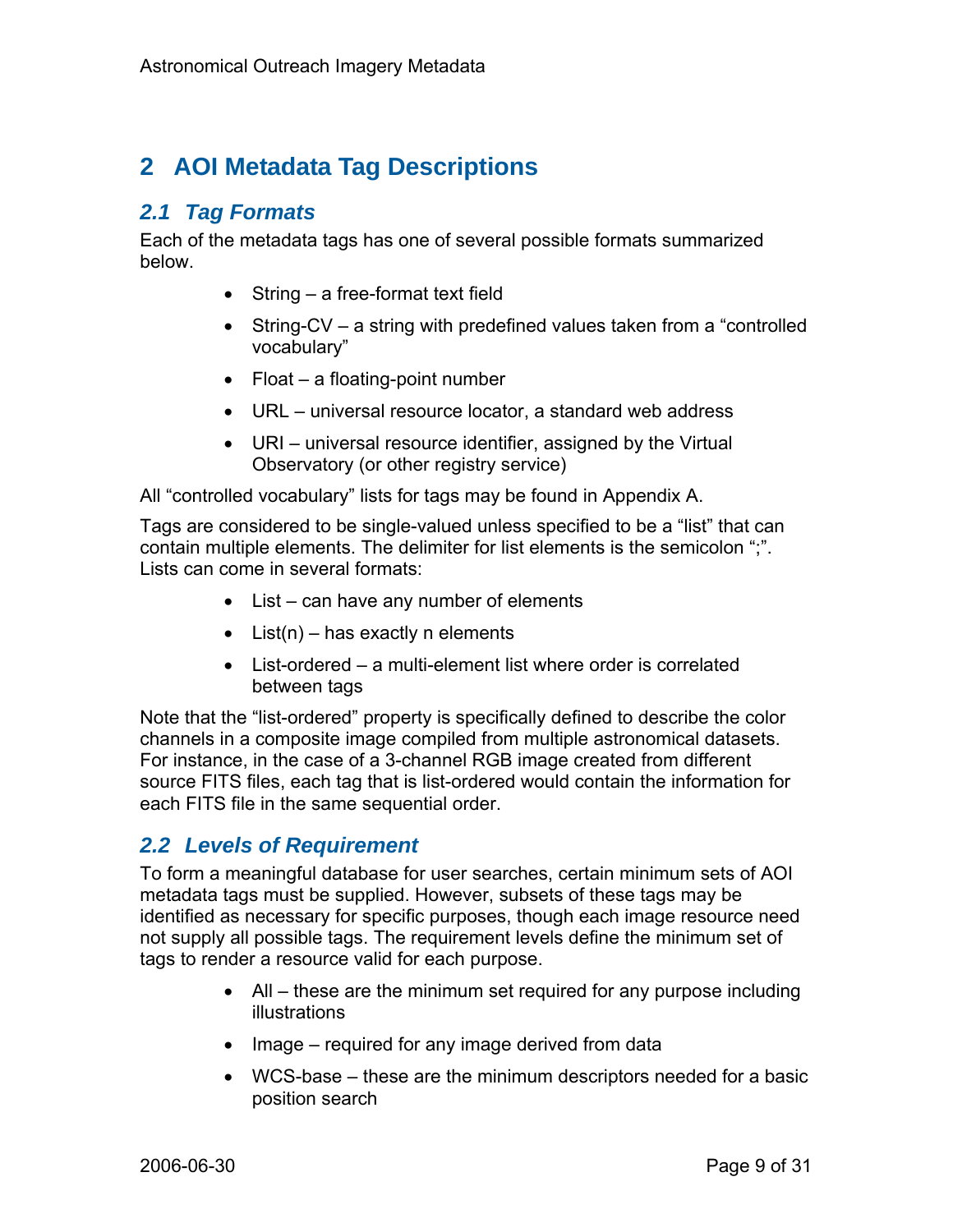- WCS-full these define the full geometric projection and location of an image
- Server these are required for a "curator site" or for a central registry (like the VO)

The WCS-base set assumes only rudimentary positional information (a coordinate that falls somewhere within the image, but lacking scale or projection). It is still sufficient for simple positional cone searches.

The "server" tags are only applicable with respect to a specific registry. They are not currently meaningful, but are left as placeholders for search services, as they emerge, that might require this information.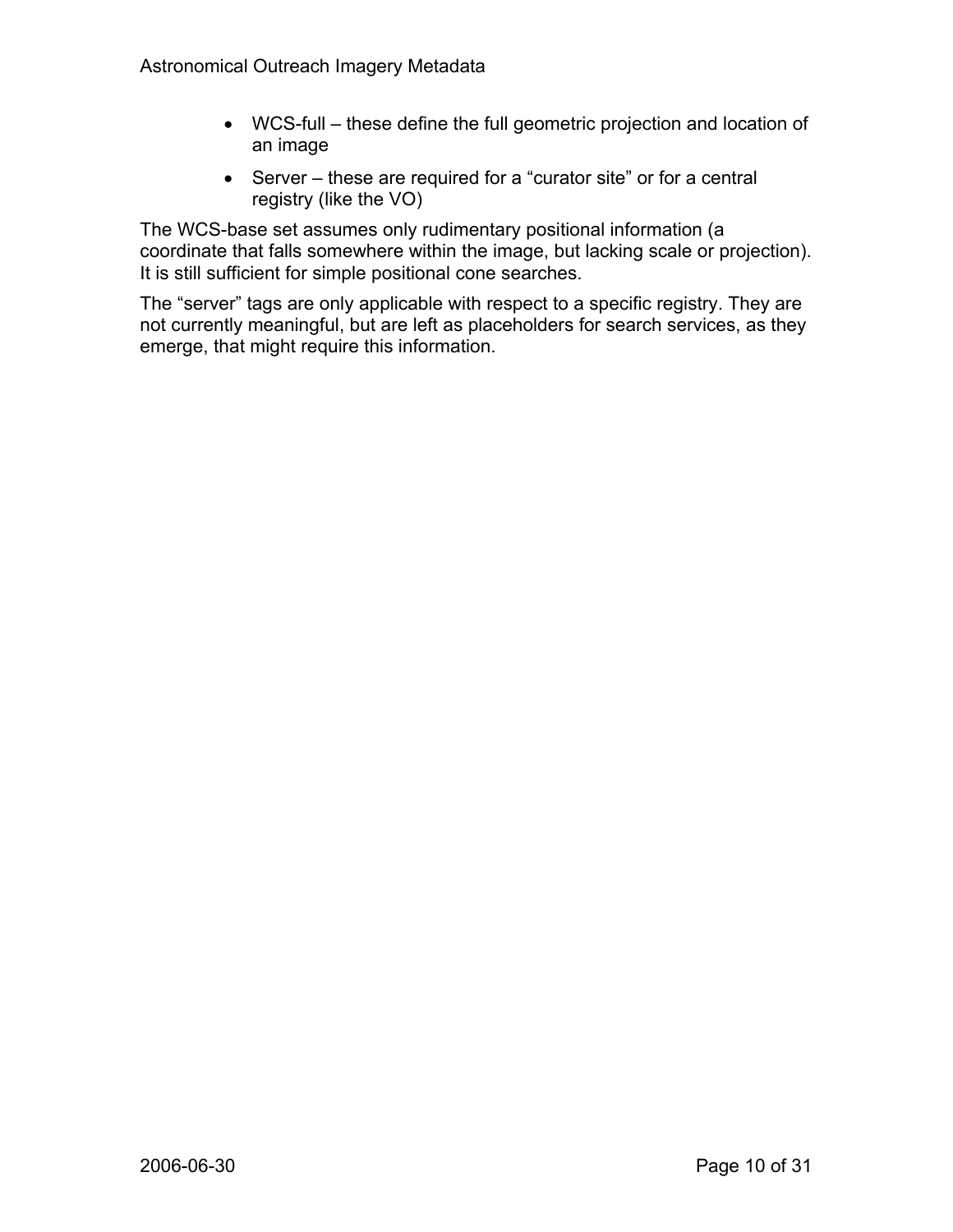## **3 Example Metadata**

This table provides an example of a filled-out AOI metadata tag set. Full explanations of individual fields are given in the following section.

| <b>AOI Tag Name</b>                    | Form<br>at      | List                 | <b>Example</b>                                                                                                                                       | <b>IPTC</b><br>Equivalent | Path                                            | Required |
|----------------------------------------|-----------------|----------------------|------------------------------------------------------------------------------------------------------------------------------------------------------|---------------------------|-------------------------------------------------|----------|
| <b>Version Metadata</b>                |                 |                      |                                                                                                                                                      |                           |                                                 |          |
| 1. AOI MetadataVersion                 | string          |                      | 1.1.1                                                                                                                                                |                           |                                                 | all      |
| <b>Curator Metadata</b>                |                 |                      |                                                                                                                                                      |                           |                                                 |          |
| 2. Creator                             | string          |                      | <b>Spitzer Science Center</b>                                                                                                                        | Source                    | photoshop:Source                                | all      |
| CreatorURL<br>3.                       | <b>URL</b>      |                      | http://www.spitzer.caltec<br>h.edu                                                                                                                   | <b>CiUrlWork</b>          |                                                 |          |
| <b>Contact Name</b><br>4.              | string          | list                 | <b>Gordon Squires</b>                                                                                                                                | Creator                   | xap_ns_dc:creator                               |          |
| <b>Contact.Email</b><br>5 <sub>1</sub> | string          | list                 | squires@ipac.caltech.e<br>du                                                                                                                         | <b>CiEmailWork</b>        | CreatorContactInfo/Iptc4<br>xmpCore:CiEmailWork |          |
| Contact.Telephone<br>6.                | string          | list                 | 888-555-1212                                                                                                                                         | <b>CiTelWork</b>          | CreatorContactInfo/Iptc4<br>xmpCore:CiTelWork   |          |
| <b>Contact.Address</b><br>7.           | string          |                      | 1200 E. California Blvd.                                                                                                                             | <b>CiAdrExtadr</b>        | CreatorContactInfo/Iptc4<br>xmpCore:CiAdrExtadr |          |
| <b>Contact City</b><br>8.              | string          |                      | Pasadena                                                                                                                                             | <b>CiAdrCity</b>          | CreatorContactInfo/Iptc4<br>xmpCore:CiAdrCity   |          |
| 9. Contact StateProvince               | string          |                      | <b>CA</b>                                                                                                                                            | <b>CiAdrRegion</b>        | CreatorContactInfo/Iptc4<br>xmpCore:CiAdrRegion |          |
| 10. Contact PostalCode                 | string          |                      | 90066                                                                                                                                                | <b>CiAdrPcode</b>         | CreatorContactInfo/Iptc4<br>xmpCore:CiAdrPcode  |          |
| 11. Contact Country                    | string          |                      | <b>USA</b>                                                                                                                                           | <b>CiAdrCtry</b>          | CreatorContactInfo/Iptc4<br>xmpCore:CiAdrCtry   |          |
| 12. Rights                             | string          |                      | Public domain, no<br>restrictions on use                                                                                                             | RightsUsageT<br>erms      | xmpRights: UsageTerms                           | all      |
| <b>Content Metadata</b>                |                 |                      |                                                                                                                                                      |                           |                                                 |          |
| 13. Headline                           | string          |                      | Majestic Sombrero<br>Galaxy                                                                                                                          | Headline                  | photoshop:Headline                              | all      |
| 14. Subject Category                   | string<br>$-CV$ | list                 | Galaxy:[Type]:Elliptical                                                                                                                             |                           |                                                 | all      |
| 15. Subject Name                       | string          | list                 | Sombrero Galaxy; M<br>104; NGC 4594                                                                                                                  | <b>Keywords</b>           | xap_ns_dc:subject                               |          |
| 16. Description                        | string          |                      | This combined image<br>from Hubble and Spitzer<br>shows the distinctive<br>dust ring inside this<br>elliptical galaxy.                               | Description               | xap_ns_dc:description                           |          |
| 17. ReferenceURL                       | <b>URL</b>      |                      | http://www.spitzer.caltec<br>h.edu/Media/releases/s<br>sc2005-11/                                                                                    |                           |                                                 |          |
| 18. Credit                             | string          |                      | NASA/JPL-Caltech/R.<br>Kennicutt (University of<br>Arizona) & the SINGS<br>Team and<br>NASA/Hubble Space<br>Telescope/Hubble<br><b>Heritage Team</b> | Provider                  | photoshop:Credit                                | all      |
| 19. Date                               | string          |                      | 2005-04-05                                                                                                                                           | Date Created              | photoshop:DateCreated                           | all      |
| $20.$ ID                               | string          |                      | ssc2005-11a                                                                                                                                          |                           |                                                 |          |
| 21. Type                               | string<br>-CV   |                      | <b>Observation</b>                                                                                                                                   |                           |                                                 | all      |
| 22. ImageProductQuality                | string<br>$-CV$ |                      | Good                                                                                                                                                 |                           |                                                 |          |
| <b>Observation Metadata</b>            |                 |                      |                                                                                                                                                      |                           |                                                 |          |
| 23. Facility                           | string          | list-<br>ordere<br>d | Hubble Space<br>Telescope; Spitzer<br>Space Telescope;                                                                                               |                           |                                                 | image    |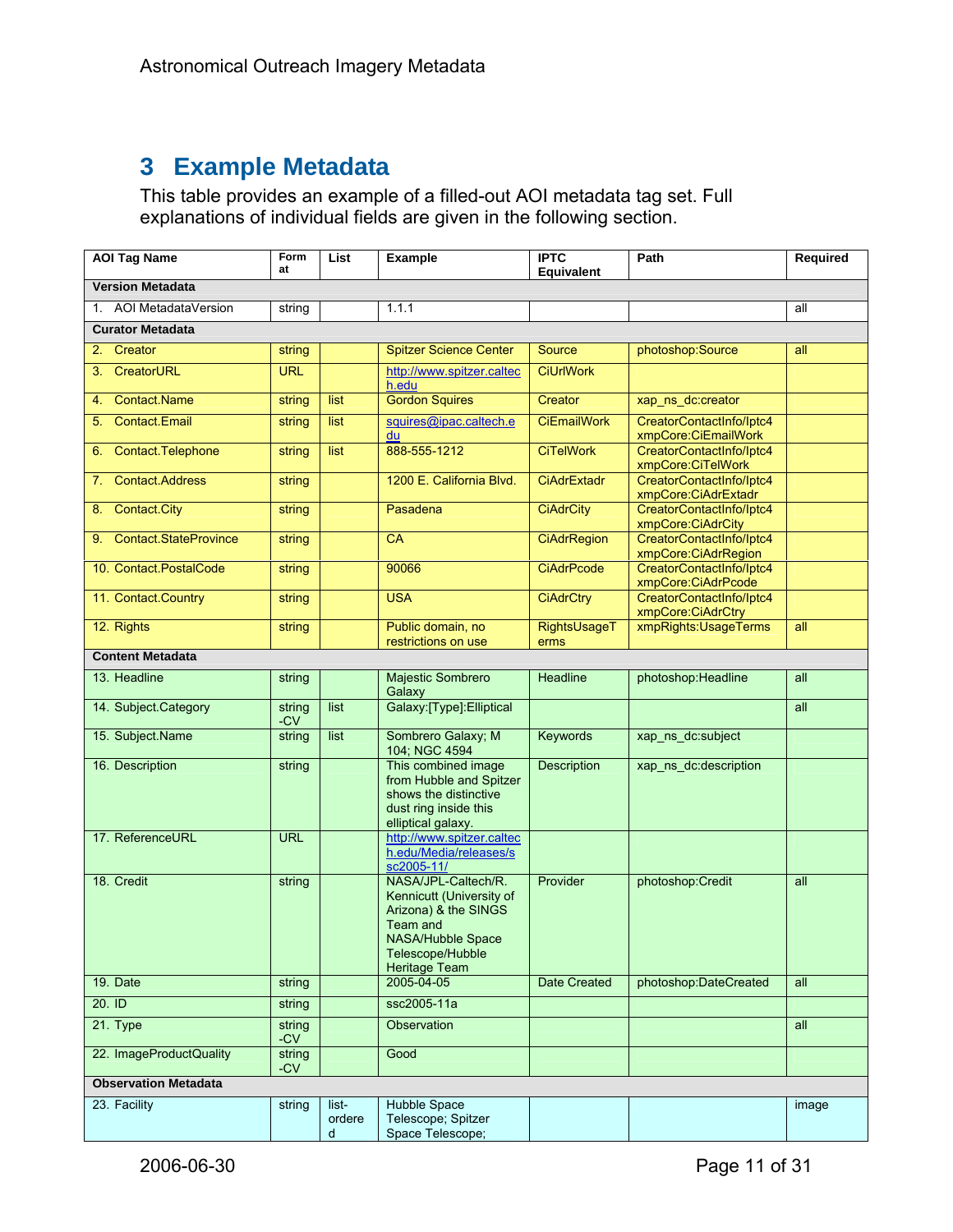## Astronomical Outreach Imagery Metadata

|                                           |                 |                      | Spitzer Space                                                       |  |                 |
|-------------------------------------------|-----------------|----------------------|---------------------------------------------------------------------|--|-----------------|
| 24. Instrument                            | string          | list-                | Telescope<br>ACS; IRAC: IRAC                                        |  |                 |
|                                           |                 | ordere<br>d          |                                                                     |  |                 |
| 25. Spectral.ColorAssignment              | string<br>-CV   | list-<br>ordere<br>d | Blue; Green; Red                                                    |  | image           |
| 26. Spectral.Band                         | string<br>-CV   | list-<br>ordere<br>d | Visible; Infrared;<br>Infrared                                      |  | image           |
| 27. Spectral.Bandpass                     | string          | list-<br>ordere<br>d | B; near infrared; [OIII]                                            |  |                 |
| 28. Spectral.CentralWaveleng<br>th        | float           | list-<br>ordere<br>d | 550; 3500; 8000                                                     |  |                 |
| 29. Spectral.Notes                        | string          |                      | Composite from Hubble<br>Heritage image and<br>Spitzer observations |  |                 |
| 30. Temporal.StartTime                    | float           | list-<br>ordere<br>d | 2003-05-01-1243; 2005-<br>05-04-0945; 2005-05-<br>04-2212           |  |                 |
| 31. Temporal IntegrationTime              | float           | list-<br>ordere<br>d | 200; 240; 240                                                       |  |                 |
| 32. DatasetID                             | <b>URI</b>      | list-<br>ordere<br>d | ivo://NASA.HST/U2JZ0<br>607B; n/a; n/a                              |  |                 |
| 33. Spatial.CoordinateFrame               | strina<br>-CV   |                      | FK5                                                                 |  | WCS-base        |
| 34. Spatial.Equinox                       | string          |                      | J2000                                                               |  | WCS-base        |
| 35. Spatial.ReferenceValue                | float           | list(2)              | 27.32342;66.092421                                                  |  | WCS-base        |
| 36. Spatial ReferenceDimensi<br>on        | float           | list(2)              | 3000; 1681                                                          |  | <b>WCS-full</b> |
| 37. Spatial ReferencePixel                | float           | list(2)              | 1500.5; 840.5                                                       |  | WCS-full        |
| 38. Spatial.Scale                         | float           | list(2)              | $-5.555e-5$ ; 5.555e-5                                              |  | WCS-full        |
| 39. Spatial Rotation                      | float           |                      | $-12.2$                                                             |  | WCS-full        |
| 40. Spatial.CoordsystemProje<br>ction     | string<br>-CV   |                      | <b>TAN</b>                                                          |  | WCS-full        |
| 41. Spatial.CDMatrix                      | float           | list(4)              | $-5.555e-5; 0.0; 0.0;$<br>5.555e-5                                  |  |                 |
| 42. Spatial Quality                       | string<br>$-CV$ |                      | Full                                                                |  | WCS-base        |
| 43. Spatial.Notes                         | string          |                      | coordinates<br>reconstructed using<br><b>WCS Tool</b>               |  |                 |
| <b>Publisher Metadata</b>                 |                 |                      |                                                                     |  |                 |
| 44. Publisher                             | string          |                      | <b>Infrared Science</b><br>Archive                                  |  | server          |
| 45. PublisherID                           | <b>URI</b>      |                      | ivo://IRSA.IPAC                                                     |  | server          |
| 46. ResourceID                            | <b>URI</b>      | list                 | ivo://IRSA.IPAC/spitzer.<br>ssc2005-11a                             |  | server          |
| <b>File Metadata</b>                      |                 |                      |                                                                     |  |                 |
| 47. File Type                             | string<br>$-CV$ |                      | TIFF                                                                |  | all             |
| 48. File Dimension                        | float           | list(2)              | 3000; 1681                                                          |  | all             |
| 49. File Size                             | float           |                      | 6251                                                                |  | all             |
| 50. File.BitDepth                         | float           |                      | 24                                                                  |  | all             |
| <b>Metadata Extension: FITS Liberator</b> |                 |                      |                                                                     |  |                 |
| 51. FL.StretchFunction                    | string<br>$-CV$ | list-<br>ordere<br>d | linear; log; log                                                    |  |                 |
| 52. FL.BackgroundLevel                    | float           | list-<br>ordere      | $n/a$ ; 2.5; 5.7                                                    |  |                 |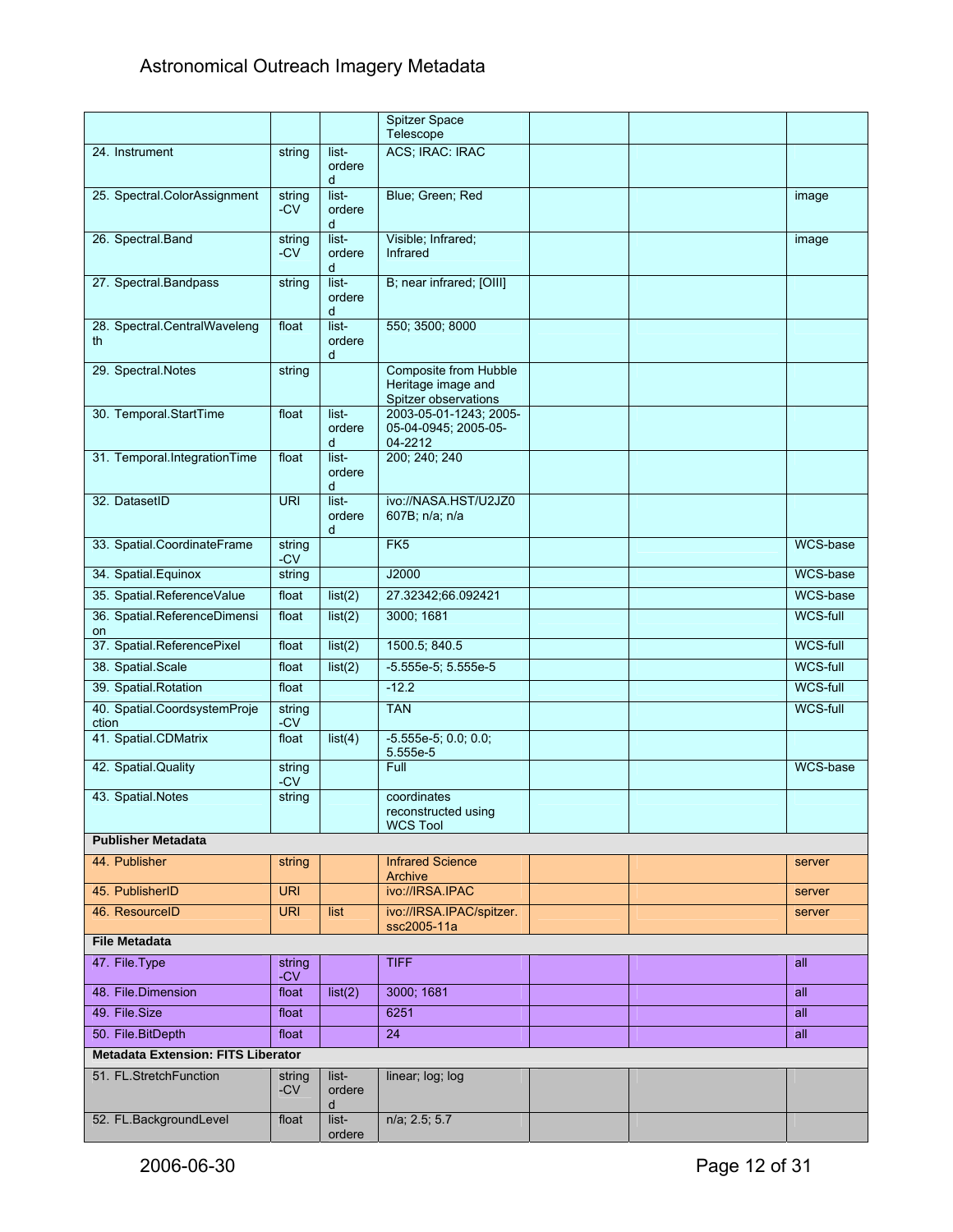## Astronomical Outreach Imagery Metadata

|                                  |        | d                    |                                                                         |  |  |
|----------------------------------|--------|----------------------|-------------------------------------------------------------------------|--|--|
| 53. FL.PeakLevel                 | float  | list-<br>ordere<br>n | n/a; 256; 182                                                           |  |  |
| 54. FL.ScaledBackgroundLev<br>el | float  | list-<br>ordere<br>a | $n/a$ ; 0; 0                                                            |  |  |
| 55. FL.ScaledPeakLevel           | float  | list-<br>ordere      | n/a; 100; 100                                                           |  |  |
| 56. FL.BlackLevel                | float  | list-<br>ordere<br>a | $n/a$ ; 0; 0                                                            |  |  |
| 57. FL.WhiteLevel                | float  | list-<br>ordere<br>d | $n/a$ ; 2; 2                                                            |  |  |
| 58. FL.CreationNotes             | string |                      | FITS data for Spitzer<br>combined with<br>published Hubble TIFF<br>file |  |  |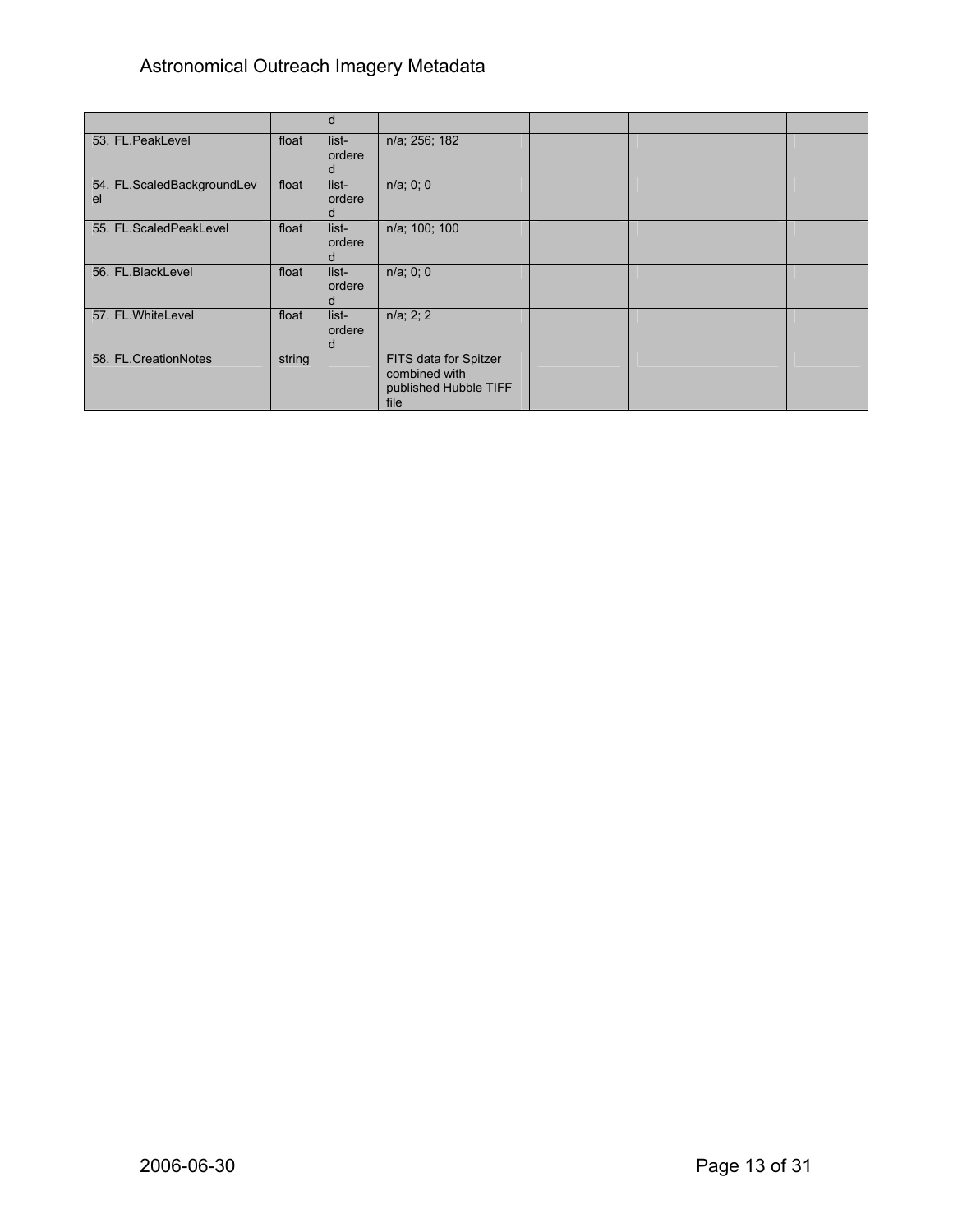## **4 Metadata Definitions**

The meaning of each metadata tag is specified in the following list. The format of the tag is indicated in parenthesis, and the requirement level is indicated at the end. Equivalent IPTC tag mappings are indicated under comments.

## *4.1 Version Metadata*

#### **1. AOIMetadataVersion (string):** *all*

Definition: This is the version of the applied Metadata definition (as per this document).

## *4.2 Creator Metadata*

These tags identify the source of the resources and would likely not change much from product to product.

## **2. Creator (string):** *all*

Definition: Original Creator of the resource.

Comment: Examples of a Creator include a person or an organization. IPTC equivalent: Source.

## **3. CreatorURL (URL)**

Definition: A simple URL pointing to the (top level) (outreach) webpage for the original creator.

Comment: IPTC equivalent: CiUrlWork

## **4. Contact.Name (string, list)**

Definition: Name(s) of the primary contact(s) for the resource.

Comment: IPTC equivalent: Creator

## **5. Contact.Email (string, list)**

Definition: Email(s) of the primary contact(s) for the resource.

Comment: In some cases, a contact may have a more reliable long-term email address than URL, so this could be a useful optional tag. IPTC equivalent: CiEmailWork

## **6. Contact.Telephone (string, list)**

Definition: Telephone number(s) of the primary contact for the resource.

Comment: IPTC equivalent: CiTelWork

## **7. Contact.Address (string)**

Definition: Street address of the primary contact for the resource.

Comment: IPTC equivalent: CiAdrExtadr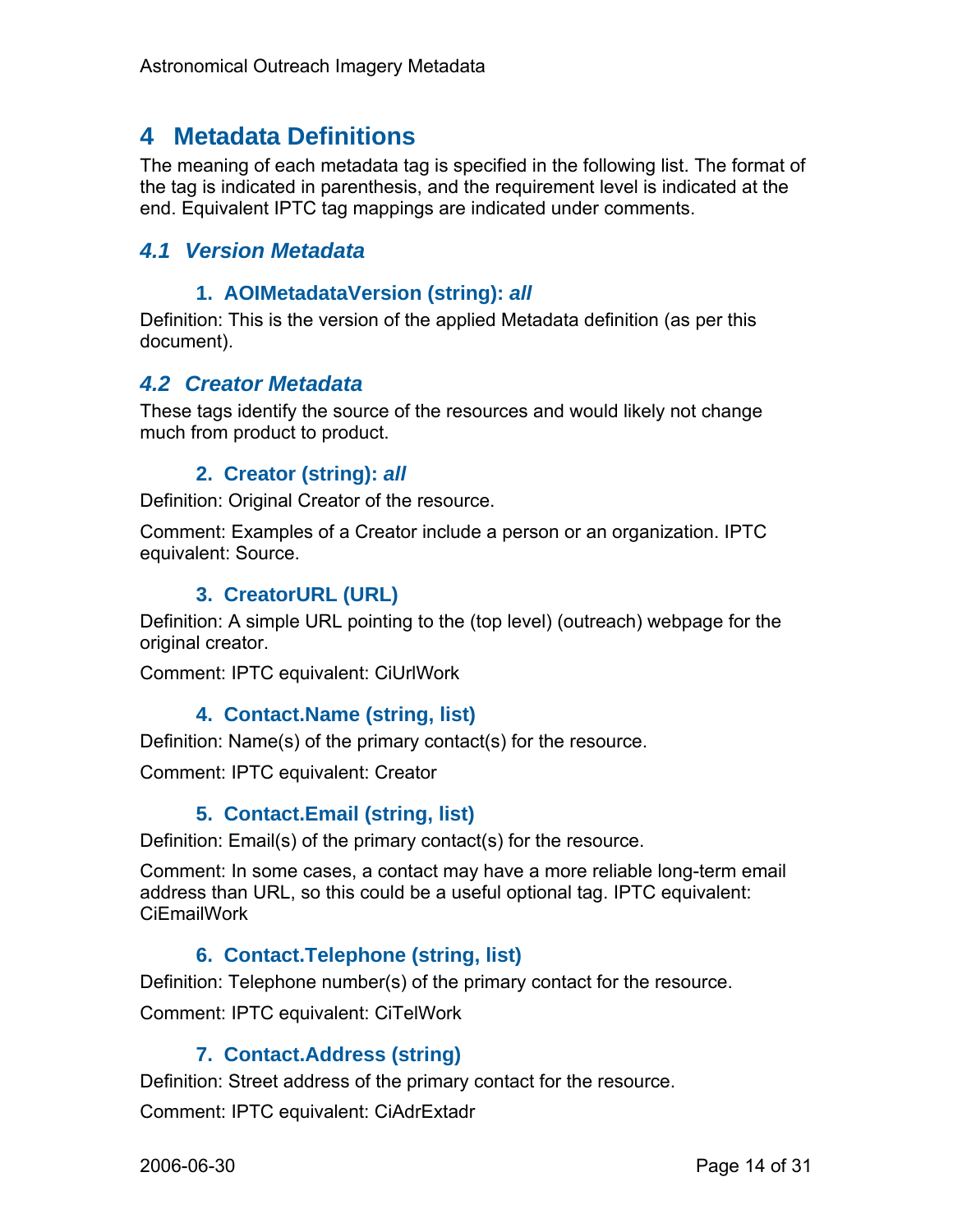Astronomical Outreach Imagery Metadata

## **8. Contact.City (string)**

Definition: City of the primary contact for the resource. Comment: IPTC equivalent: CiAdrCity

## **9. Contact.StateProvince (string)**

Definition: State or province of the primary contact for the resource. Comment: IPTC equivalent: CiAdrRegion

## **10. Contact.PostalCode (string)**

Definition: Zip or postal code of the primary contact for the resource. Comment: IPTC equivalent: CiAdrPcode

## **11. Contact.Country (string)**

Definition: Country of the primary contact for the resource. Comment: IPTC equivalent: CiAdrCtry

## **12. Rights (string):** *all*

Definition: Copyright and related intellectual property rights description. Comment: IPTC equivalent: RightsUsageTerms

## *4.3 Content Metadata*

## **13. Headline (string):** *all*

Definition: General descriptive title given to the image resource.

Comment: IPTC equivalent: Headline

## **14. Subject.Category (string-CV, list)**

Definition: The type(s) of object or objects in the resource; this should be chosen from a pre-defined list.

Comment: The list of choices is offered in Appendix A.

## **15. Subject.Name (string, list)**

Definition: Proper names/catalog numbers for all of the key objects in the image field.

Comment: This should include any common or proper names (e.g. Mars; Whirlpool Galaxy; Orion Nebula) as well as common catalog identifiers. For deep-sky objects this should include Messier and NGC numbers (when available), or other common catalog identifiers (e.g. M 82; NGC 7337; IC 342). If possible such identifiers should be obtained from services like Simbad or NED (for extragalactic objects). IPTC equivalent: Keywords

## **16. Description (string)**

Definition: Full caption and related description text for the image resource.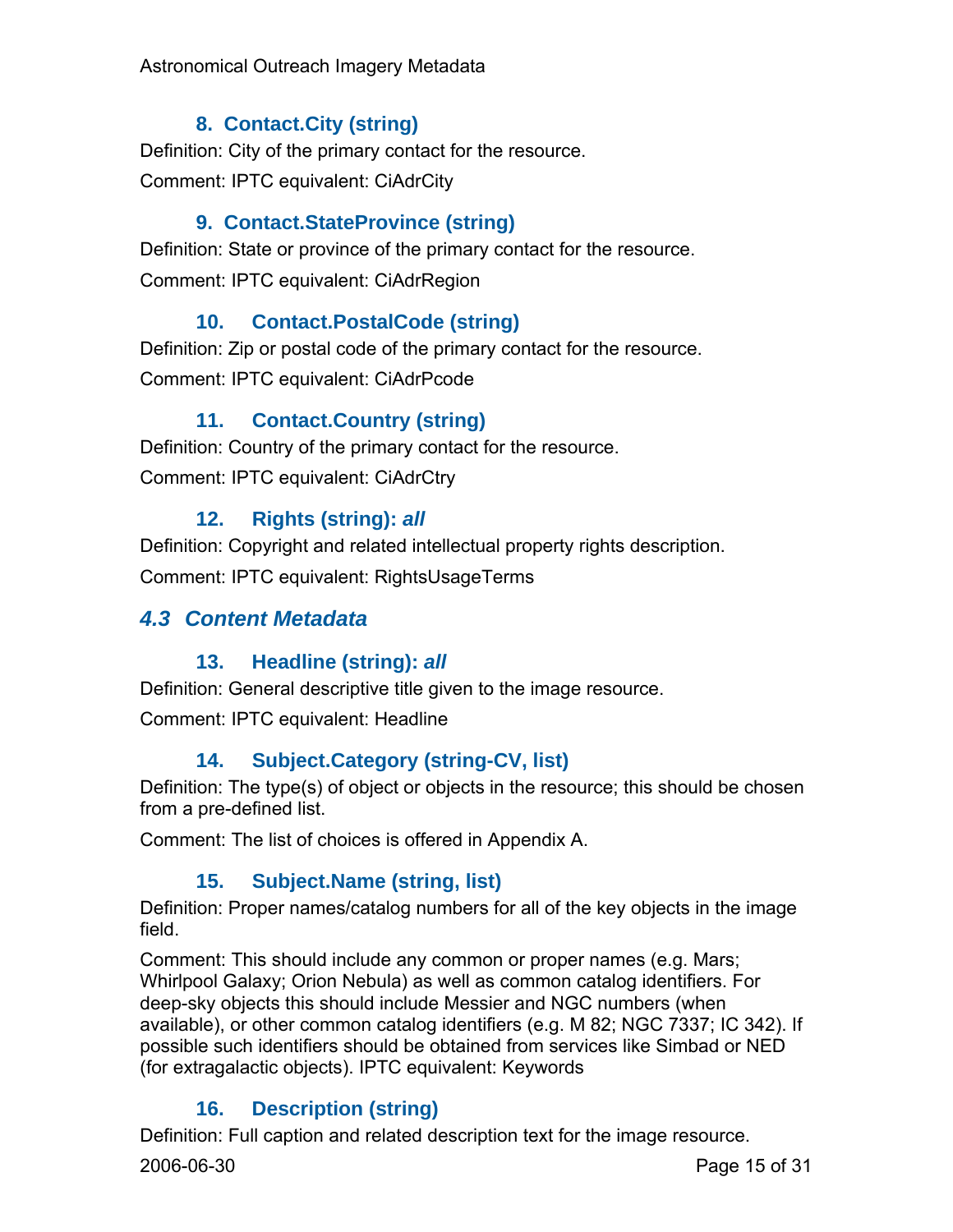Astronomical Outreach Imagery Metadata

Comment: IPTC equivalent: Description

## **17. ReferenceURL (URL)**

Definition: Webpage containing more information about this specific image.

## **18. Credit (string):** *all*

Definition: The minimum information that the Publisher would like to see mentioned when the resource is used.

Comment: It is mandatory for users of the resource to mention the Credit in the end-product. See also Rights. IPTC equivalent: Provider

#### **19. Date (string):** *all*

Definition: Date that the resource was created or made available. (YYYY-MM-DD).

Comment: Also known in daily use as release date (note that this is distinct from the observation date, see field 33 below). IPTC equivalent: DateCreated

#### **20. ID (string)**

Definition: This is an identifier for the resource that is unique to the creator.

Comment: This is typically some variation of a sequence number or date-derived tag; for example it could be the press release ID.

## **21. Type (string-CV):** *all*

Definition: The type of resource.

Comment: Any astronomical publication images rendered from telescope data should be set to "Observation". The list of existing types is given in Appendix A.

## **22. Image.ProductQuality (string-CV)**

Definition: Qualitative image quality assessment. ProductQuality should be chosen from a pre-defined list.

Comment: The existing data quality assessment in the VO is not defined appropriately for PR resources. Possible choices are:

- **Good** Clean, publication-ready image
- **Moderate** Some flaws in the image, but of good quality
- **Poor** Degraded quality; significant artefacts, but still acceptable for reference

See Appendix A for full listing.

## *4.4 Observation Metadata*

The information in this section characterizes the observational data of source datasets used to create the publication-quality image. These include the data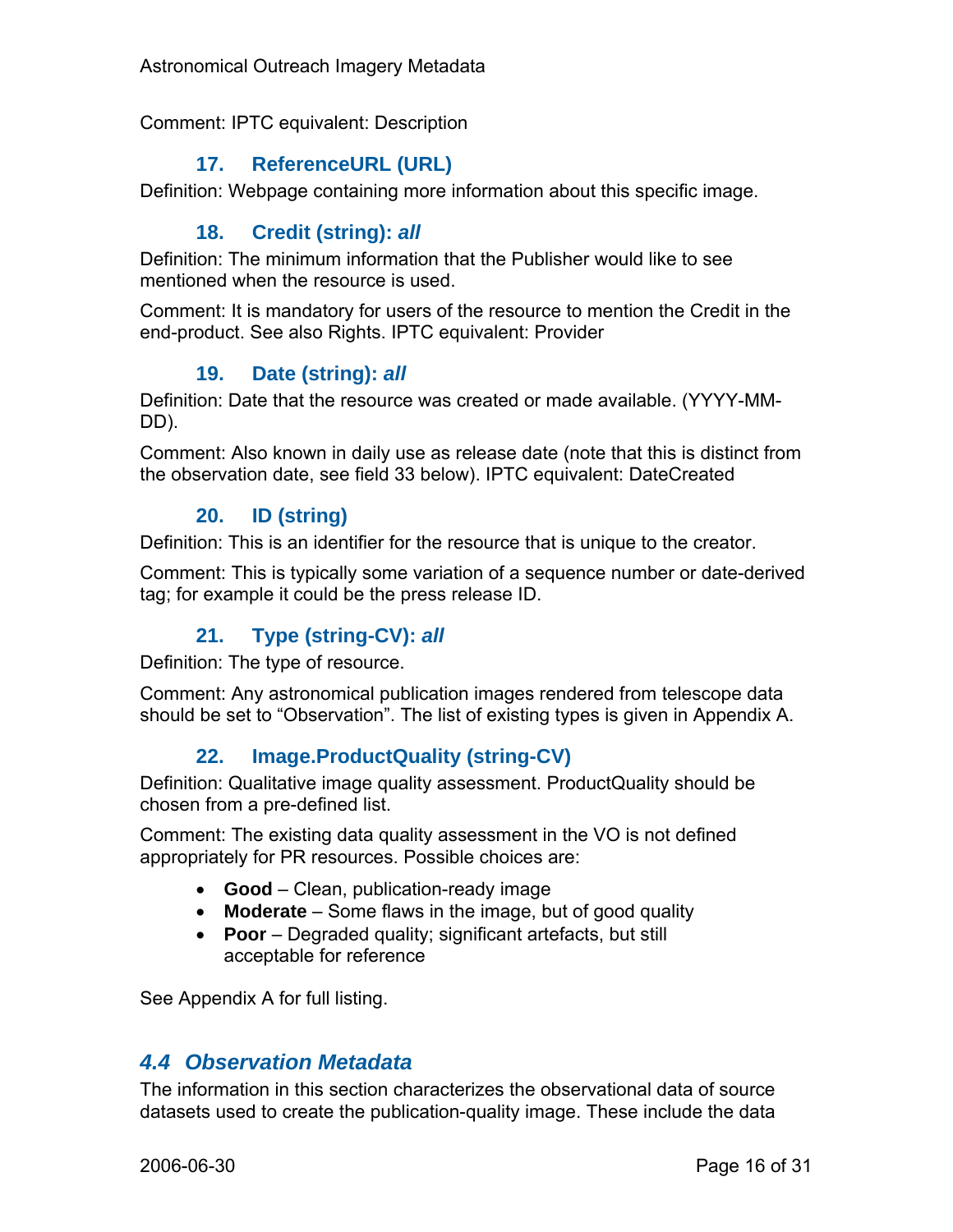sources (facility, instruments, etc), the geometric projection on the sky, and the wavelength/color assignments used for composite images.

Much of this data can be derived from information in the FITS headers of the source data. However, if multiple datasets are combined for a color image, each of the list-ordered tags must have the information for each color channel assigned in the correct order. For instance, for a simple 3-channel RGB image, the Spectral.ColorAssignment tag may be set to "Red; Green; Blue" and subsequent list-ordered tags should identify the contents of the red, green, and blue channels respectively.

Note that if WCS coordinate data is extracted directly from the FITS header, the solution will have to be re-derived if the image is cropped and/or rotated.

If the image is resized after the WCS solution is derived (but without further cropping/rotation), the projection solution is still valid, though the Spatial.Scale, Spatial.ReferencePixel, and Spatial.CDMatrix will no longer correspond directly to the image. These values may be rescaled using the ratio of Spatial.ReferenceDimension (the image dimension for which the WCS solution is valid) and File.Dimension (the actual dimensions of the image). This situation can occur if the original source image is resized and saved with the existing AOI metadata intact.

## **23. Facility (string, list-ordered):** *image*

Definition: Telescopes or observatories used for the observations.

Comment: For this keyword, the list should reference facilities in order of the elements in the composite image.

## **24. Instrument (string, list-ordered)**

Definition: Instrument used to collect the data. One Instrument per exposure.

Comment: For this keyword, the list should reference instruments in order of the elements in the composite image.

## **25. Spectral.ColorAssignment (string-CV, list-ordered) image**

Definition: The output color that is assigned to an exposure. One ColorAssignment per exposure. ColorAssignment should be chosen from a controlled vocabulary list.

Comment: Options include Blue, Orange etc. Consult Appendix A for specific options for this tag.

## **26. Spectral.Band (string-CV, list-ordered):** *image*

Definition: Waveband of the component exposure from a pre-defined list defining the general part of the spectrum covered. One Spectral.Band per exposure.

Comment: The elements in the list should be in the same ordering as for Facility and Instrument above to specifically identify each contributing image in a color composite. This list specifically includes text descriptors of the band such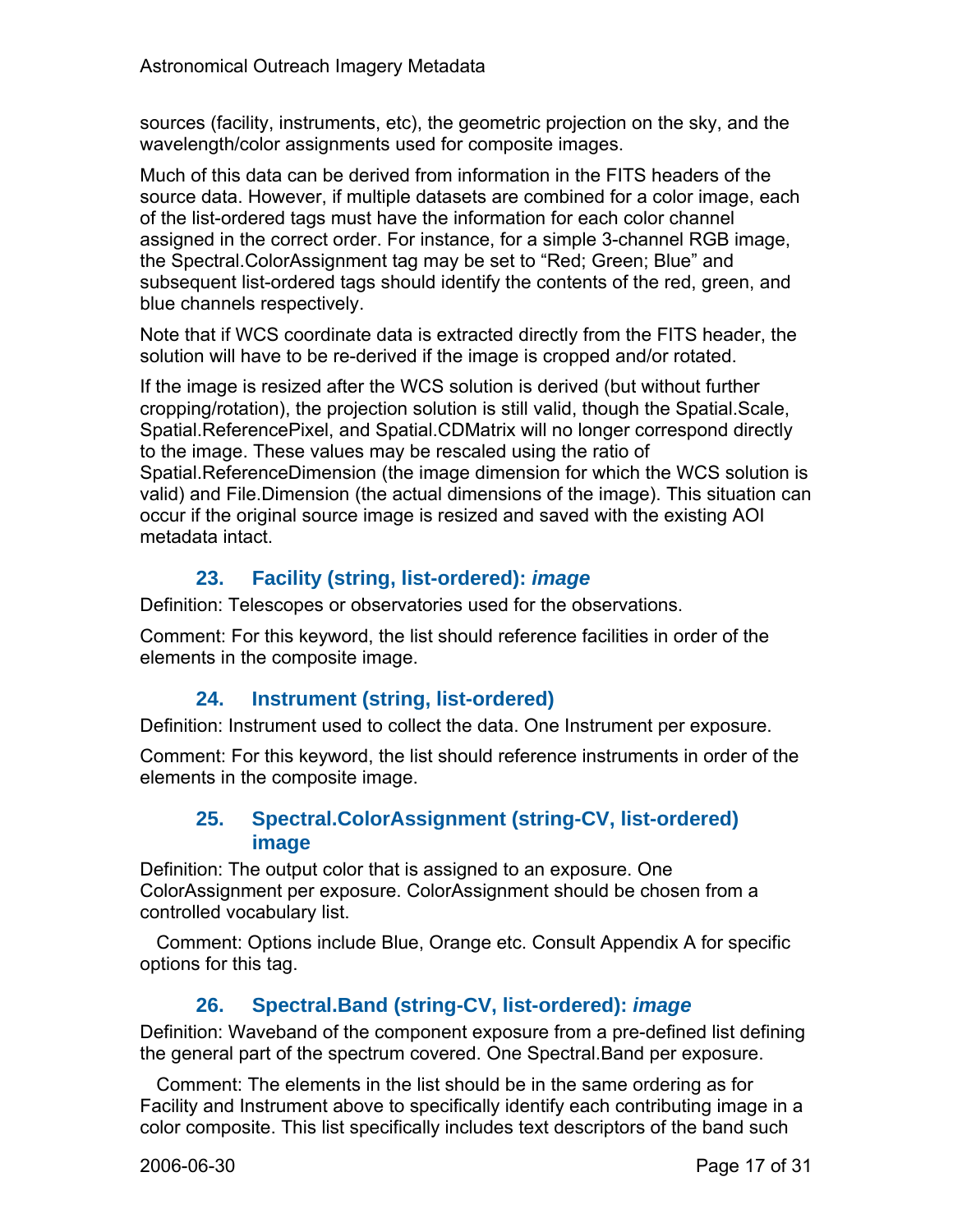as e.g. Radio, Optical, Gamma-ray etc. Consult Appendix A for specific options for this tag.

## **27. Spectral.Bandpass (string, list-ordered)**

Definition: Bandpass of the individual exposure. One Coverage.Spectral.Bandpass per exposure.

Comment: This free-form string allows the spectral coverage to be identified more precisely. Ideally this should refer to commonly used bandpasses (e.g. B, V, R, I, J, H, K, etc.), specific line excitations or transitions (Halpha, SIII, CO(3-2), etc.), or if appropriate, instrument specific channels or filters (only if no other descriptor is adequate).

#### **28. Spectral.CentralWavelength (float, list-ordered)**

Definition: Central wavelength of the filter used for the individual exposure measured in nanometers. One Coverage.Spectral.CentralWavelength per exposure.

#### **29. Spectral.Notes (string)**

Definition: Free-text field to allow for more detailed discussions of bandpasses and color mappings.

#### **30. Temporal.StartTime (string, list-ordered)**

Definition: Start time of the exposure in format YYYY-MM-DD-HHMM [UT]. One Coverage.Temporal.StartTime per exposure.

Comment: This field would be populated from the FITS keyword DATE-OBS.

#### **31. Temporal.IntegrationTime (float, list-ordered)**

Definition: The exposure time in seconds. One Temporal.IntegrationTime per exposure.

Comment: This is usually a more interesting quantity for general purposes than specific stop time, and more meaningful if the start time is only known approximately. This field would be populated from the FITS keyword EXPTIME.

## **32. DatasetID (URI, list-ordered)**

Definition: VO-compliant reference to the dataset (the exposure) used to construct the final image (if available). The format is [ivo://AuthorityID/ResourceKey]. One DatasetID per exposure.

## **33. Spatial.CoordinateFrame (string-CV):** *WCS-base*

Definition: Coordinate system reference frame. Coverage.Spatial.CoordinateFrame should be chosen from a pre-defined list.

Comment: This field would be populated from the FITS keyword: CFRAME. Options include FK5, GAL etc. Consult Appendix A for specific options for this tag.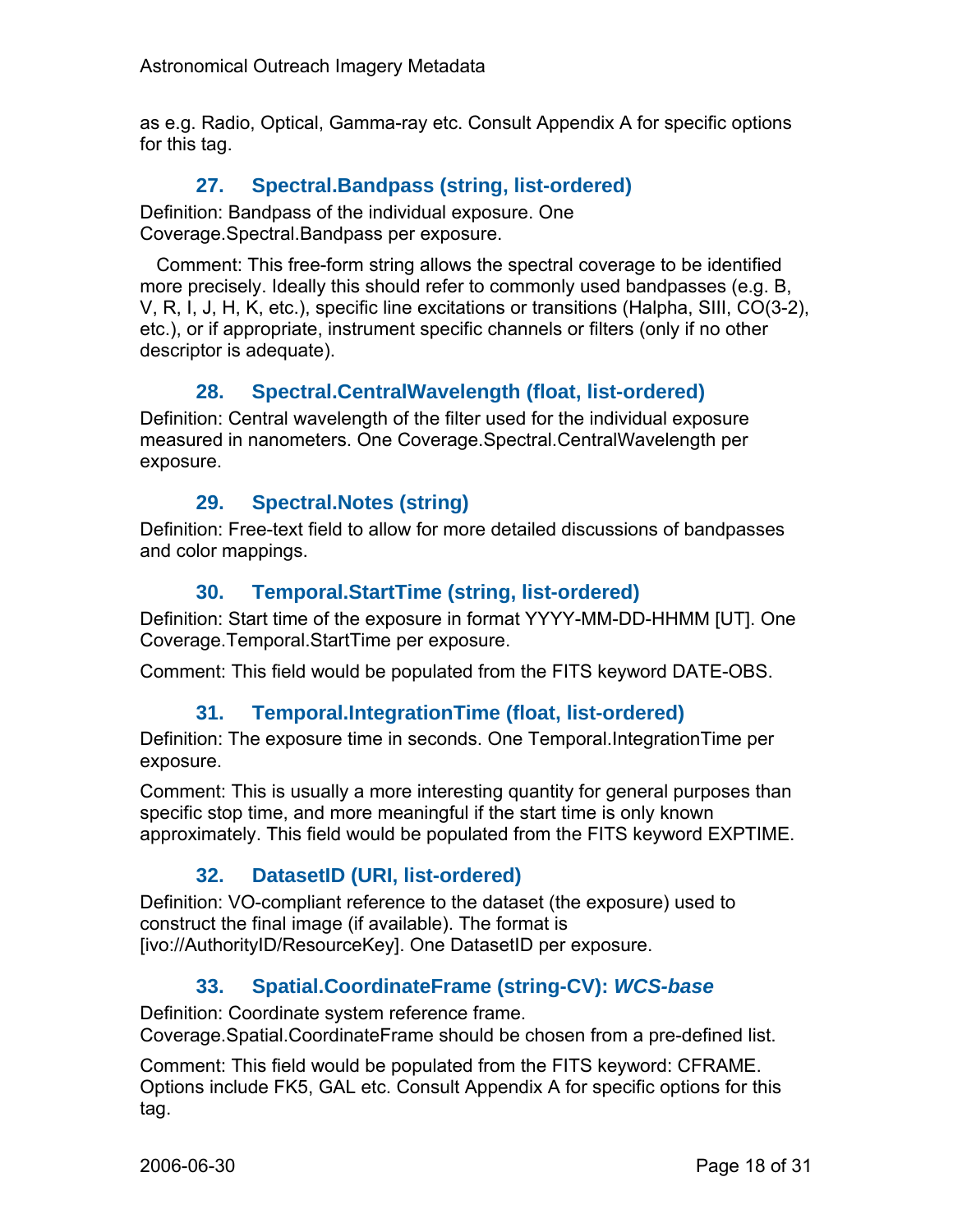## **34. Spatial.Equinox (string):** *WCS-base*

Definition: Equinox for Coverage.Spatial.CoordinateFrame.

Comment: This field would be populated from the FITS keyword: Equinox. It usually defaults to J2000, except that the default for FK4 is B1950.

## **35. Spatial.ReferenceValue (float, list(2)):** *WCS-base*

Definition: Reference coordinates for the image (2 element list in decimal degrees).

Comment: This and subsequent Coverage.Spatial tags deviate from existing VO standards for sky coordinates to more closely follow standards for FITS Keywords. This field would be populated from the FITS keywords: CRVAL1, 2.

## **36. Spatial.ReferenceDimension (float, list(2)):** *WCS-full*

Definition: Size of the image in pixels (2 element list).

Comment: FITS Keywords: NAXIS1,2 (also equivalent to image dimensions).

## **37. Spatial.ReferencePixel (float, list(2)):** *WCS-full*

Definition: X,Y coordinates of the pixel in the image to which the reference coordinate (Coverage.Spatial.ReferenceValue) refers (2 element list).

Comment: FITS Keywords: CRPIX1,2; In many common FITS files the reference pixel is not the centre pixel in the image.

## **38. Spatial.Scale (float, list(2)):** *WCS-full*

Definition: Spatial scale of the image in number of degrees/pixel (2 element list).

Comment: FITS Keywords: CDELT1, CDELT2 (or derived from CD matrix). Is required for Simple Image Access operation (as per SIA Specification v. 1.0).

## **39. Spatial.Rotation (float):** *WCS-full*

Definition: Position angle of the Y axis in degrees measured east from north.

Comment: FITS Keywords: CROT1,2 (the FITS standard allows for two values, but typically only one is used). Sky rotation is measured east from north which, for astronomical images, is counter-clockwise (east and west are reversed in a sky projection compared to a map projection). Is required for Simple Image Access operation (as per SIA Specification v. 1.0).

## **40. Spatial.CoordsystemProjection (string-CV):** *WCS-full*

Definition: A combination of the coordinate system and the projection of the image.

Comment: Typical projections include "TAN", "SIN", "CAR" (Cartesian flat projection) and "AIT" (AITOFF equal-area all-sky), among others. This keyword is derived from the contents of the standard FITS Keywords: CTYPE1,2. Consult Appendix A for specific options for this tag.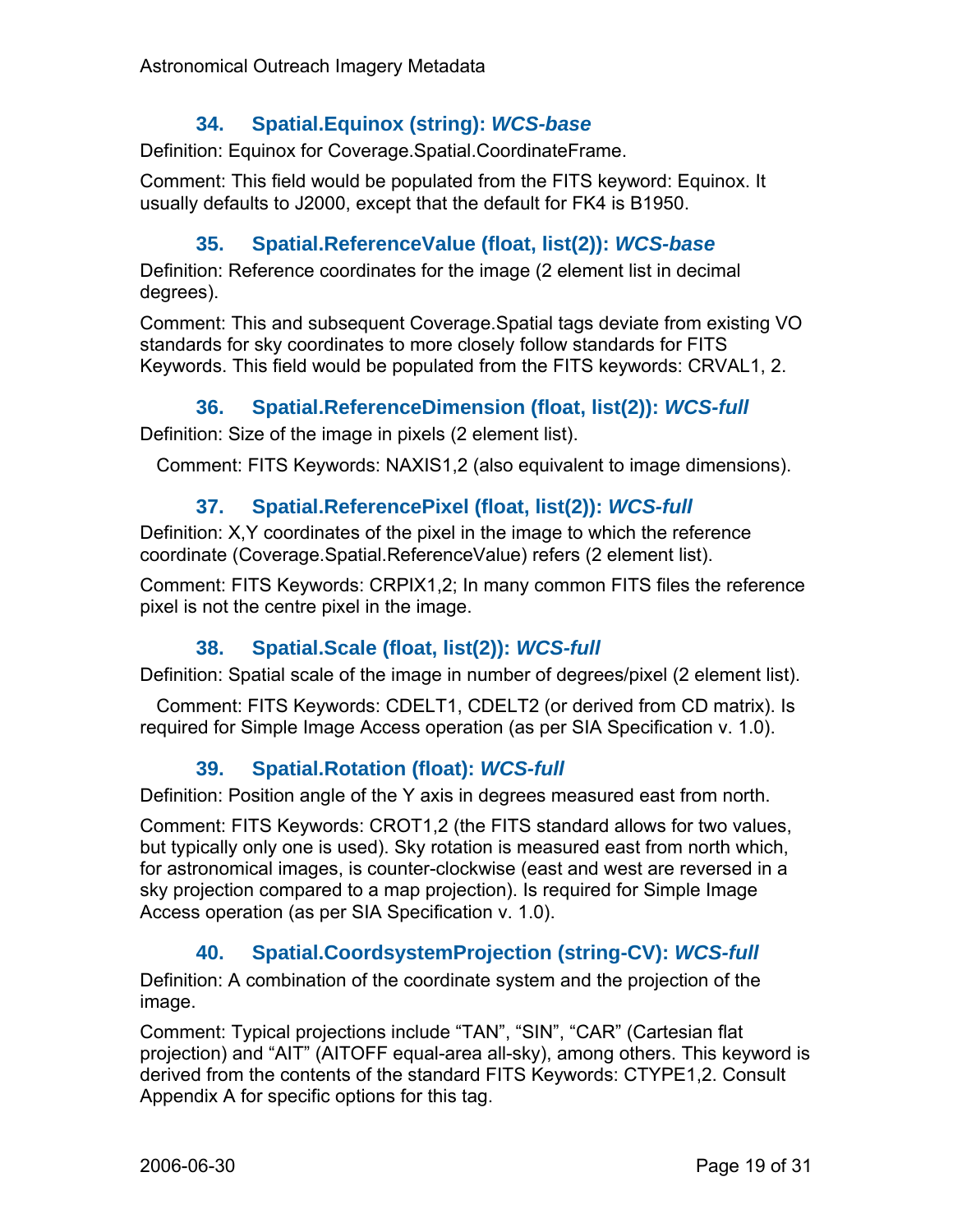#### **41. Spatial.CDMatrix (float, list(4))**

Definition: Four matrix describing elements concerning pixel scale, rotation and skew.

Comment: FITS Keywords: CD1\_1, CD1\_2, CD2\_1 and CD2\_2 (or derived from Coverage.Spatial.Scale and Coverage.Spatial.Rotation). Not required, but encouraged for Simple Image Access operation (as per SIA Specification v. 1.0).

#### **42. Spatial.Quality (string-CV):** *WCS-base*

Definition: This qualitatively describes the reliability of the spatial coordinate information in this metadata. Coverage.Spatial.Quality should be chosen from a pre-defined list.

Comment: This value needs to be set by the user; it should default to a null (undefined) value unless the user specifically indicates otherwise (even if the WCS coordinates have been read in from the FITS file, rotation and cropping frequently follow, invalidating the WCS solution. Values include:

- **Full** Verified full WCS information (though may exclude CD matrix)
- **Position** Spatial.ReferenceValue describes a coordinate contained somewhere within the image; other WCS info is approximate or unreliable

See Appendix A for full listing.

#### **43. Spatial.Notes (string)**

Definition: Free-text description to expand further on coordinates/geometry of image.

Comment: This field can be used to include human-friendly descriptions of the image geometry (e.g. "RA=2h23m15.2s, Dec=-25d15m22s, field of view = 22 x 15 arcmin, north is 37 degrees clockwise from up").

## *4.5 Publisher Metadata*

#### **44. Publisher (string):** *server*

Definition: Publisher of the resource.

Comment: Examples of a Publisher include a person or an organization.

#### **45. PublisherID (URI):** *server*

Definition: ID of publisher registered as VR providers.

Comment: For instance a simple sign-up sheet on a central server. PublisherID is required if the data should be part of the VR.

#### **46. ResourceID (URI, list):** *server*

Definition: Identifier for the resource (VO-compliant URI, Universal Resource Identifier).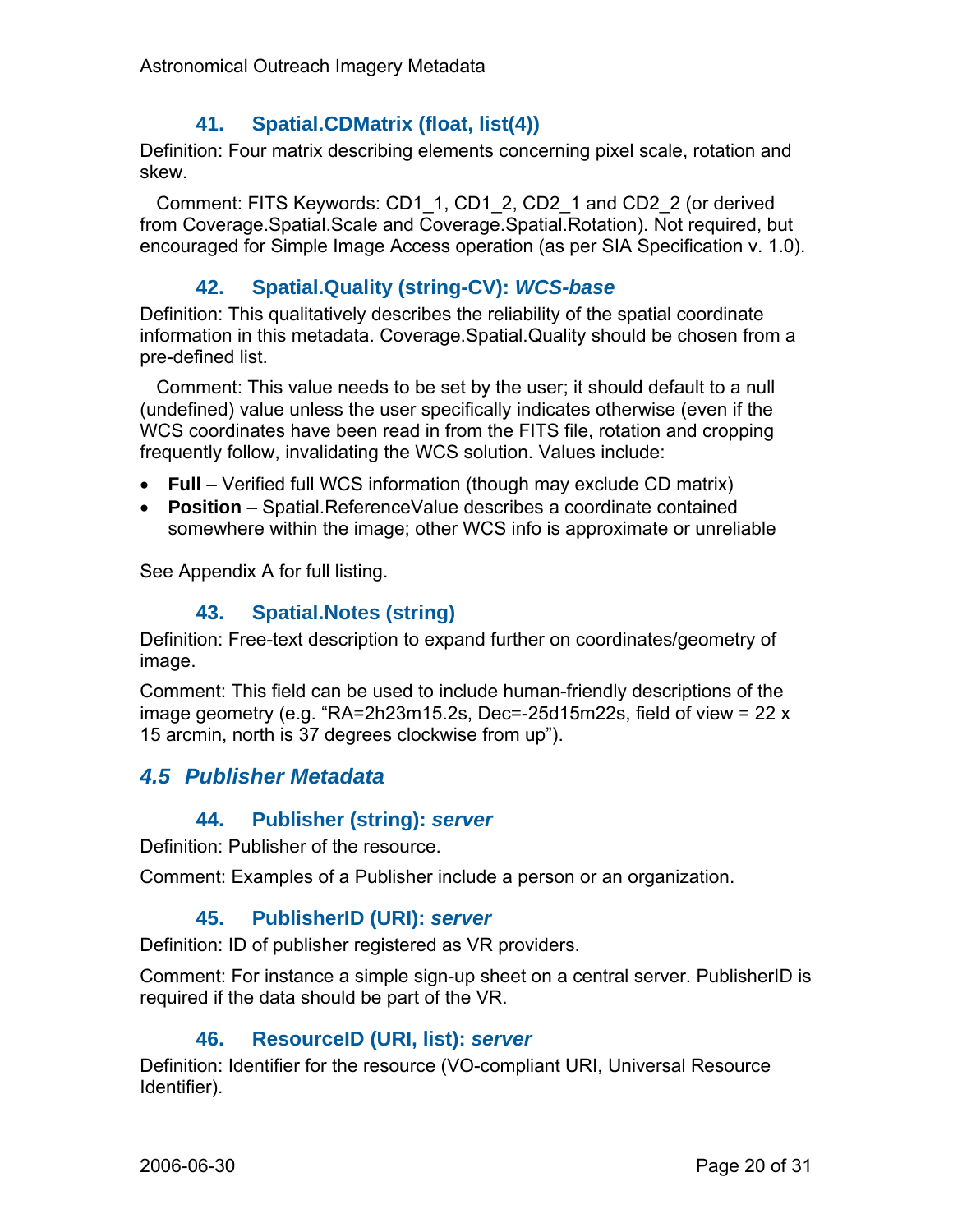Comment: May optionally be a list if more than one publisher releases the same image. All identifiers should be included if possible. Any organization or individual should be entitled to obtain an URI from a central organization.

## *4.6 File Metadata [implicit]*

These metadata fields are not stored as editable values like the other AOI tags, but are implicit in the files themselves (file extension, header blocks etc.). They are enumerated in the AOI metadata standard since they should always be considered to be queryable parameters in any database search.

## **47. File.Type (string-CV):** *all*

Definition: The format of the file. For images this would include:

- **TIFF**
- **JPEG**
- **PNG**
- **GIF**
- **PSD**
- **PDF**

Full list is given in Appendix A

## **48. File.Dimension (float, list(2)):** *all*

Definition: Size in pixels (x, y) of the image resource.

## **49. File.Size (float):** *all*

Definition: Size of the image resource, measured in kilobytes.

## **50. File.BitDepth (float):** *all*

Definition: Color bit-depth of the file, measured in total bits per pixel.

Comment: This is typically "8" for GIF or greyscale images, and "24" for other full color formats, though "16" and "48" are possible for greyscale/color images that have 16 bits per channel.

## *4.7 Metadata Extension: FITS Liberator*

The XMP format for embedded metadata tags within image files easily allows for extension to accommodate special purpose needs. The example presented here is employed by the Photoshop FITS Liberator to record all of the image stretch function settings used during import of a dataset.

These metadata tags are not formally part of the AOI standard but are included as an example of how special purpose extensions can be developed under this framework. In particular, these numbers should not suggest the original FITS data values can be recovered through any inverse transforms, since any further edits in Photoshop would invalidate the transform.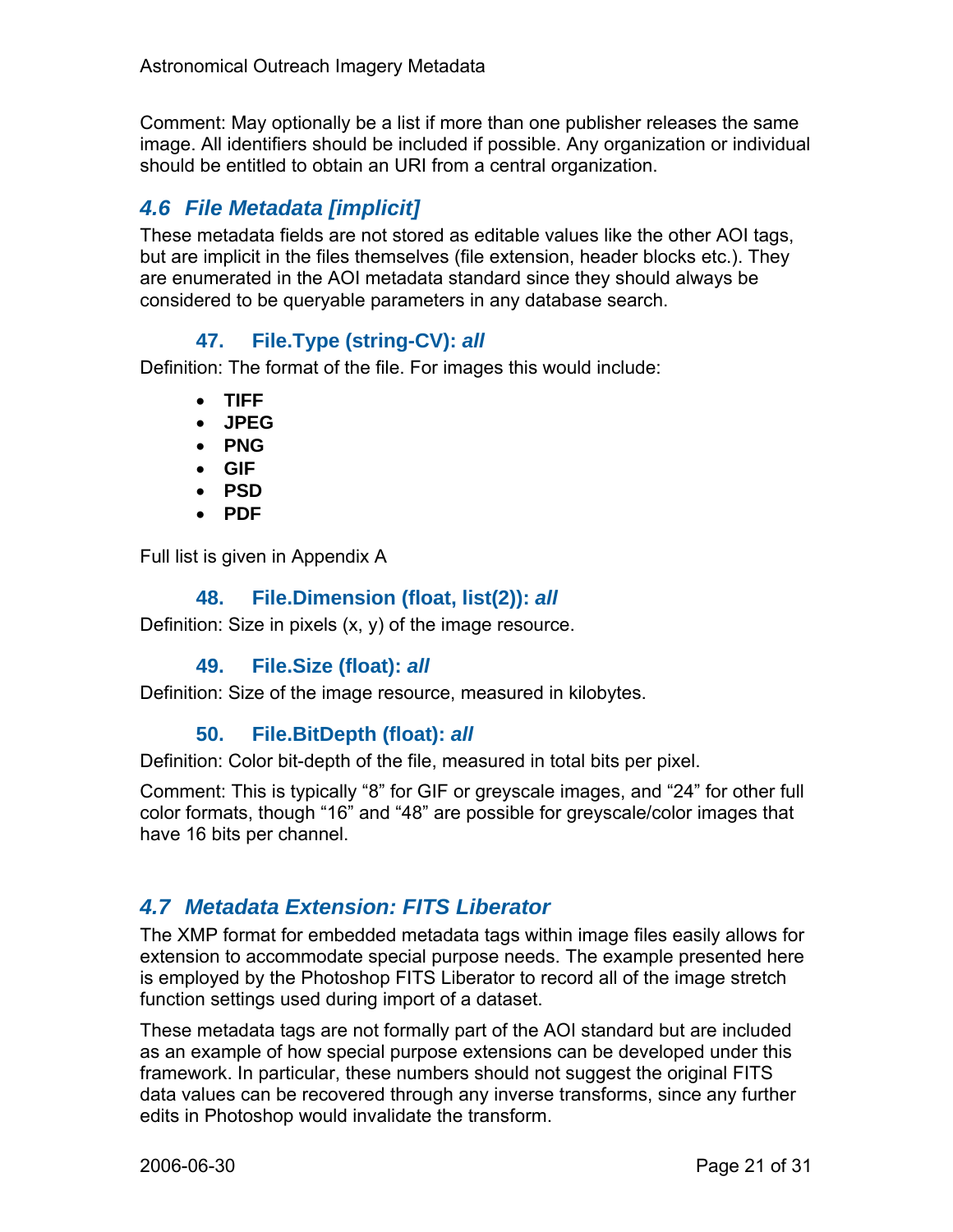These tags are all of the same ordered list sequence as the image band tags under Observation Metadata.

## **51. FL.StretchFunction (string-CV, list-ordered)**

Definition: Stretch function applied to the input data in the processing. One StretchFunction per exposure.

Comment: Some possibilities include: Linear, Logarithmic etc. Consult Appendix A for specific options for this tag.

## **52. FL.BackgroundLevel (float, list-ordered)**

Definition: Lower value of input range for the Scale function. One BackgroundLevel per exposure.

Comment: This value will become the minimum in the Scaled image.

#### **53. FL.PeakLevel (float, list-ordered)**

Definition: Upper value of input range for the Scale function. One PeakLevel per exposure.

Comment: This value will become the maximum in the Scaled image.

#### **54. FL.ScaledBackgroundLevel (float, list-ordered)**

Definition: The target lower value of the range of the Scaled image. One ScaledBackgroundLevel per exposure.

Comment: This value is the defined minimum in the Scaled image.

#### **55. FL.ScaledPeakLevel (float, list-ordered)**

Definition: The target upper value of the range of the Scaled image. One ScalePeakLevel per exposure.

Comment: This value is the defined maximum in the Scaled image.

#### **56. FL.BlackLevel (float, list-ordered)**

Definition: The Stretched Scaled input pixel value, which was set to define the color black in the output image. One BlackLevel per exposure.

#### **57. FL.WhiteLevel (float, list-ordered)**

Definition: The Stretched Scaled input pixel value, which was set to define the color white in the output image. One WhiteLevel per exposure.

## **58. FL.CreationNotes (string)**

Definition: Free-form notes about the image creation process.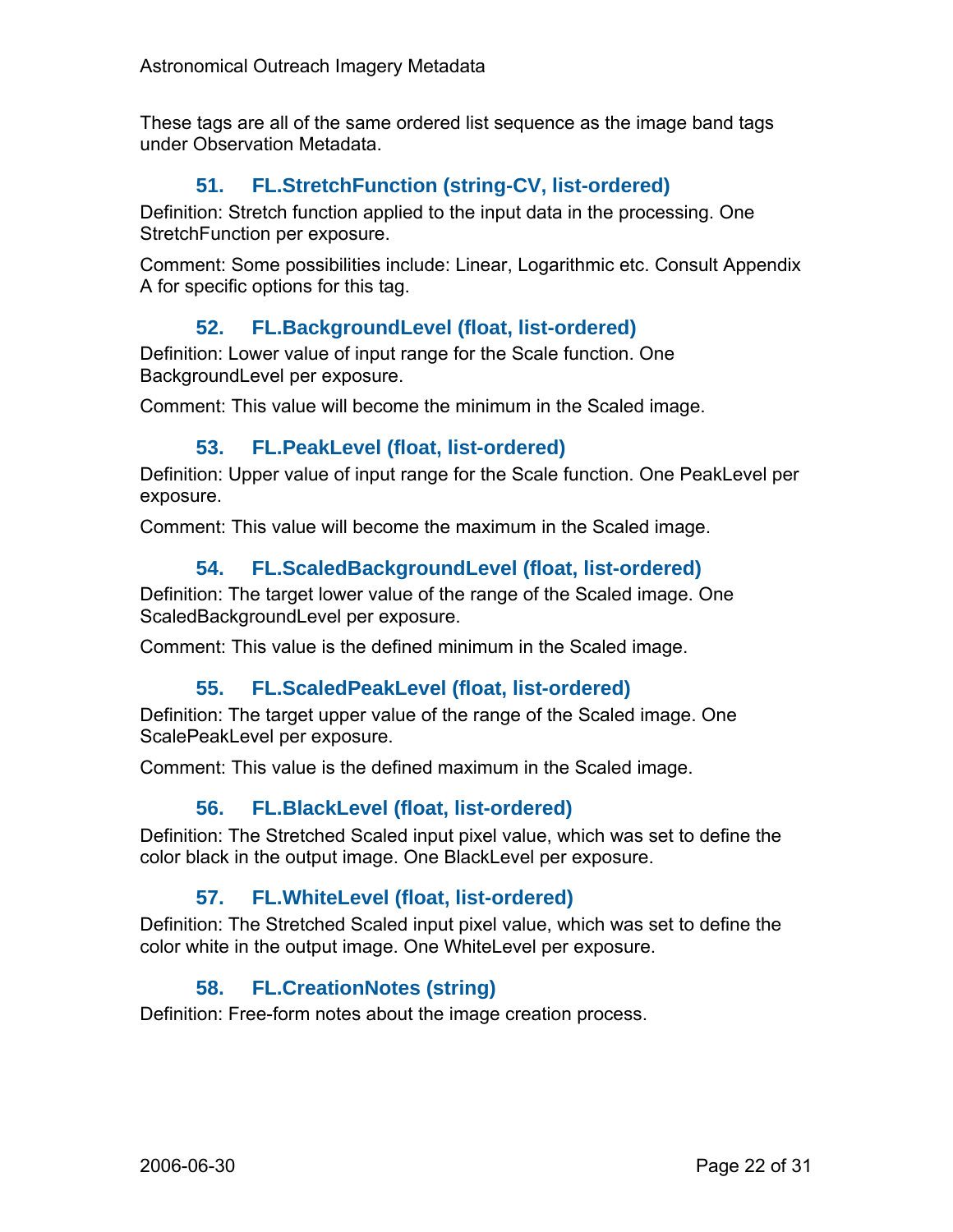## **5 Appendix A: Controlled Vocabularies**

Many of the metadata elements are strings which are restricted to a specific set of values, or "controlled vocabularies." The controlled vocabularies for all AOI metadata tags are summarized below.

Note that all controlled vocabulary tags are assumed to have an additional "Undefined" value, corresponding to an absent or null entry in this field.

## *5.1 14. Subject.Category: Astronomical Object Taxonomy*

The purpose of this tag is to characterize the subject matter of an image or illustration. More than one element from this taxonomy may be listed in this field to provide a more complete description.

A valid entry in this field may conclude at any level in this hierarchy depending on the level of specificity desired. The only exception is that bracketed elements in the taxonomy are not meaningful alone; they provide logical divisions for different classes of subcategories.

Note that names of specific objects do not belong in the 14. Subject.Category tag as these are all generic instances. The 15. Subject.Name tag is used to identify particular objects.

#### **Examples**

1. An image of the Earth from space: A.1.1.1

(meaning — Solar System:Planet:[Type]:Terrestrial)

2. An illustration of a circumstellar disk surrounding a young star in the Milky Way:

B.3.1.1; B.3.7.2.1

(meaning — Milky Way:Star: Circumstellar Material: Disk: Protoplanetary; Milky Way: Star: [Evolutionary Stage]: Protostar)

3. An image of the galaxy M82:

```
C.5.1.6; C.5.3.3
```

```
(meaning: Local Universe: Galaxy:[Type]:Irregular; Local 
Universe: Galaxy: [Activity]: Starburst)
```
4. A photograph of the Hubble Space Telescope: A.8.1.2; A.8.2.1

```
(meaning — Solar System: Technology: Observatory: Telescope; 
Solar System: Technology: Spacecraft: Orbiter
```
## **Top Level Hierarchy**

The letter in front of the taxonomy defines the astronomical "scale" of the object (i.e. whether it is a planet in the Solar System or the Milky Way). Note that some options like, A:Nebula:Star formation (a star-forming nebula in the Solar System) are not meaningful. The most typical taxonomy categories that will be used with a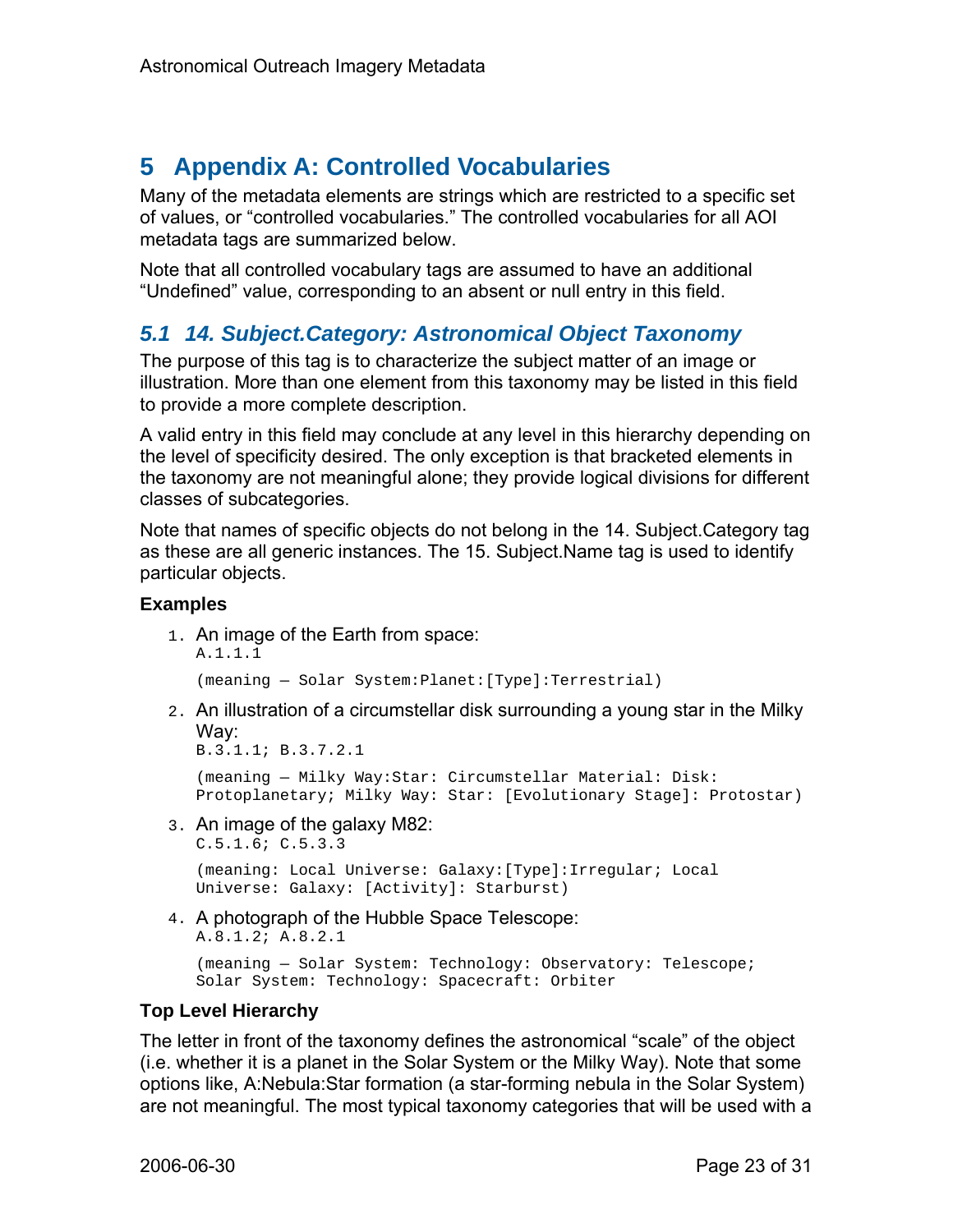given top-level element are specified for clarity, though in principle there could be exceptions to this rule.

- A. Solar System: local to our solar system Typical taxonomy types: 1–3, 7–8
- B. Milky Way: contained within the Milky Way galaxy Typical taxonomy types: 1–4
- C. Local Universe: current "era" of the universe Typical taxonomy types: 3–5
- D. Early Universe: era of galaxy formation and before Typical taxonomy types: 5–6
- E. Unspecified: for generic instance of subject Typical taxonomy types: any

#### **Image Taxonomy Hierarchy**

- 1. Planet
	- 1.1. [Type]
		- 1.1.1. Terrestrial
		- 1.1.2. Gas Giant
	- 1.2. [Feature]
		- 1.2.1. Surface
			- 1.2.1.1. Mountain
			- 1.2.1.2. Canyon
			- 1.2.1.3. Volcanic
			- 1.2.1.4. Impact
			- 1.2.1.5. Erosion
			- 1.2.1.6. Liquid
			- 1.2.1.7. Ice
			- 1.2.2. Atmosphere
				- 1.2.2.1. Cloud
				- 1.2.2.2. Storm
				- 1.2.2.3. Belt
				- 1.2.2.4. Aurora
	- 1.3. [Special Cases]
		- 1.3.1. Transiting
		- 1.3.2. Hot Jupiter
		- 1.3.3. Pulsar planet
	- 1.4. Satellite
		- 1.4.1. [Feature]
			- 1.4.1.1. Surface
				- 1.4.1.1.1. Mountain
				- 1.4.1.1.2. Canyon
				- 1.4.1.1.3. Volcanic
				- 1.4.1.1.4. Impact
				- 1.4.1.1.5. Erosion
				- 1.4.1.1.6. Liquid
- 1.4.1.1.7. Ice
- 1.4.1.2. Atmosphere
- 1.5. Ring
- 2. Interplanetary Body
	- 2.1. Dwarf planet
	- 2.2. Comet
		- 2.2.1. Nucleus
		- 2.2.2. Coma
		- 2.2.3. Tail
			- 2.2.3.1. Dust
			- 2.2.3.2. Gas
	- 2.3. Asteroid
	- 2.4. Meteoroid
- 3. Star
	- 3.1. [Evolutionary Stage]
		- 3.1.1. Protostar
		- 3.1.2. Young Stellar Object
		- 3.1.3. Main Sequence
		- 3.1.4. Red Giant
		- 3.1.5. Red Supergiant
		- 3.1.6. Blue Supergiant
		- 3.1.7. White Dwarf
		- 3.1.8. Supernova
		- 3.1.9. Neutron Star
			- 3.1.9.1. Pulsar
			- 3.1.9.2. Magnetar
		- 3.1.10. Black Hole
	- 3.2. [Type]
		- 3.2.1. Variable
			- 3.2.1.1. Pulsating
			- 3.2.1.2. Irregular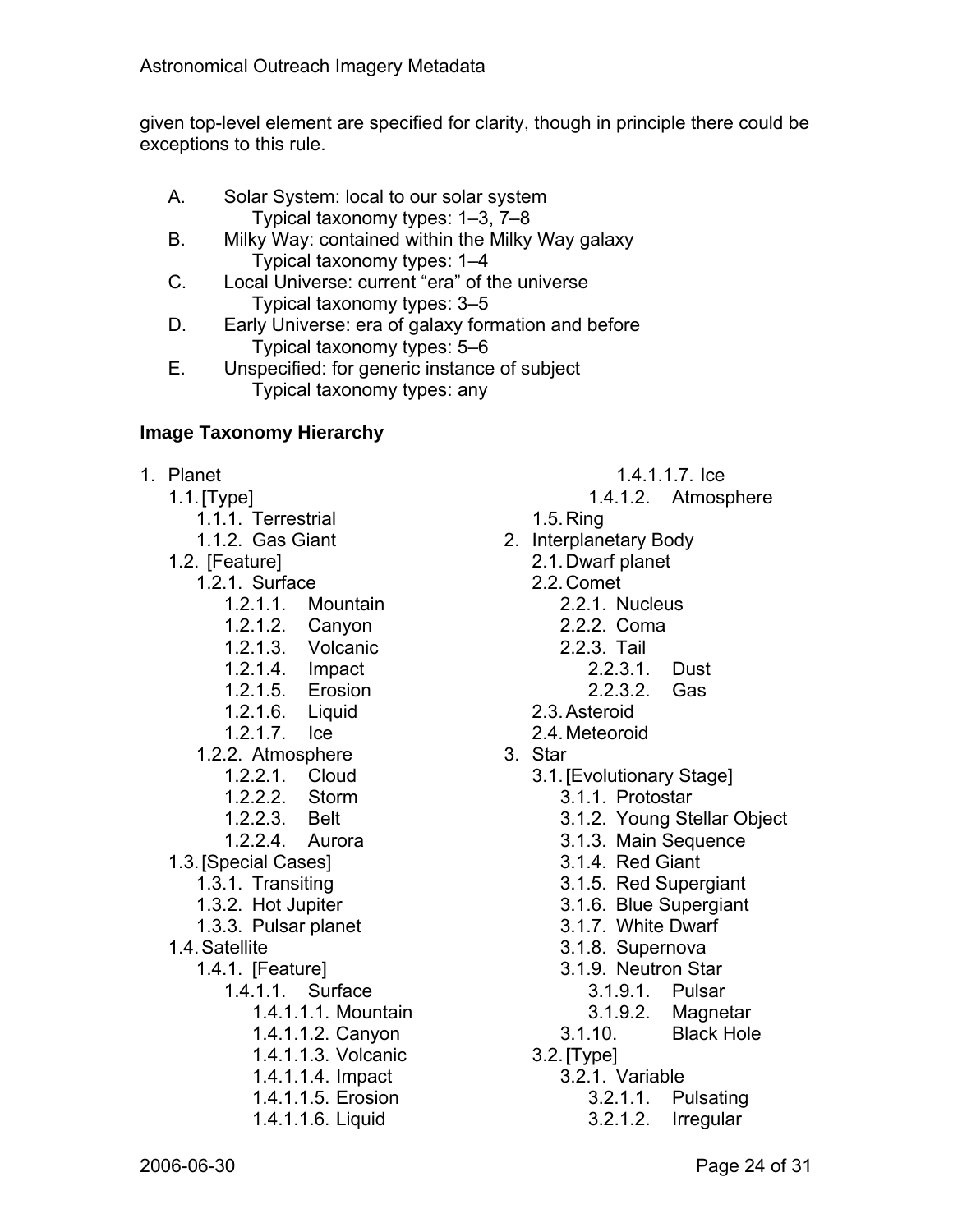3.2.1.3. Eclipsing 3.2.1.4. Flare Star 3.2.1.5. Nova 3.2.2. Carbon 3.2.3. Brown Dwarf 3.2.4. Wolf-Rayet 3.2.5. Blue Straggler 3.2.6. Exotic 3.3. [Spectral Type] 3.3.1. O 3.3.2. B 3.3.3. A 3.3.4. F 3.3.5. G 3.3.6. K 3.3.7. M 3.3.8. L 3.3.9. T 3.4. [Population] 3.4.1. I 3.4.2. II 3.4.3. III 3.5. [Feature] 3.5.1. Photosphere 3.5.1.1. Granulation 3.5.1.2. Sunspot 3.5.2. Chromosphere 3.5.2.1. Flare 3.5.2.2. Facula 3.5.3. Corona 3.5.3.1. Prominence 3.6. [Grouping] 3.6.1. Binary 3.6.2. Triple 3.6.3. Multiple 3.6.4. Cluster 3.6.4.1. Open 3.6.4.2. Globular 3.7. Circumstellar Material 3.7.1. Planetary System 3.7.2. Disk 3.7.2.1. Protoplanetary 3.7.2.2. Accretion 3.7.2.3. Debris 3.7.3. Outflow 3.7.3.1. Solar Wind 3.7.3.2. Coronal Mass Ejection

4. Nebula

- 4.1. [Type]
	- 4.1.1. Interstellar Medium
	- 4.1.2. Star Formation
	- 4.1.3. Planetary
	- 4.1.4. Supernova Remnant
	- 4.1.5. Jet
- 4.2. [Appearance]
	- 4.2.1. Emission
		- 4.2.1.1. H II Region
	- 4.2.2. Reflection
		- 4.2.2.1. Light Echo
	- 4.2.3. Dark
		- 4.2.3.1. Molecular Cloud
		- 4.2.3.2. Bok Globule
		- 4.2.3.3. Proplyd
- 5. Galaxy
	- 5.1. [Type]
		- 5.1.1. Spiral
		- 5.1.2. Barred
		- 5.1.3. Lenticular
		- 5.1.4. Elliptical
		- 5.1.5. Ring
		- 5.1.6. Irregular
		- 5.1.7. Interacting
		- 5.1.8. Gravitationally Lensed
	- 5.2. [Size]
		- 5.2.1. Giant
		- 5.2.2. Dwarf
	- 5.3. [Activity]
		- 5.3.1. Normal
		- 5.3.2. AGN
			- 5.3.2.1. Quasar
			- 5.3.2.2. Seyfert
			- 5.3.2.3. Blazar
			- 5.3.2.4. Liner
		- 5.3.3. Starburst
		- 5.3.4. Ultraluminous
	- 5.4. [Component]
		- 5.4.1. Bulge
		- 5.4.2. Bar
		- 5.4.3. Disk
		- 5.4.4. Halo
		- 5.4.5. Ring
		- 5.4.6. Central Black Hole
		- 5.4.7. Spiral Arm
		- 5.4.8. Dust Lane
	- 5.5. [Grouping]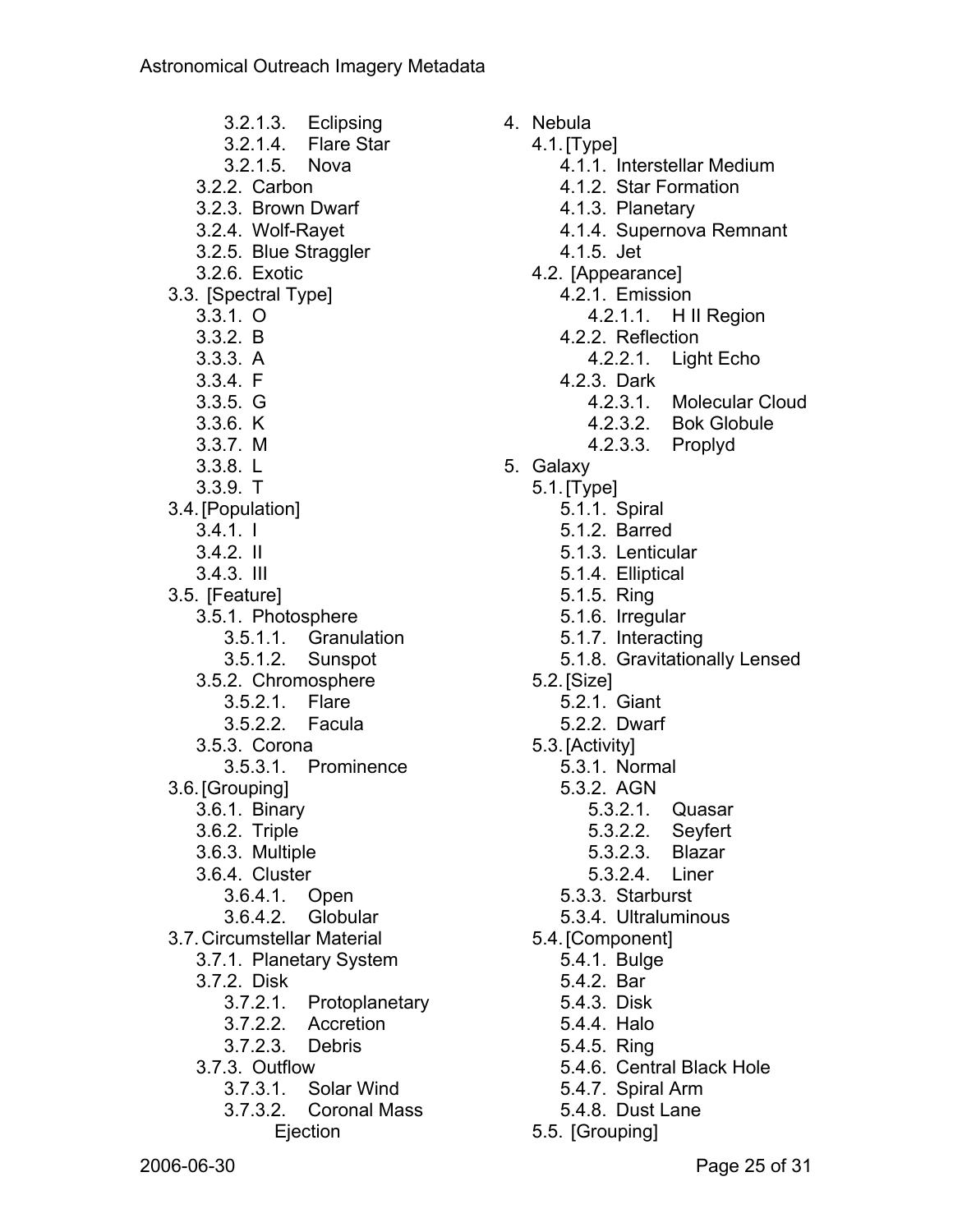5.5.1. Pair 5.5.2. Multiple 5.5.3. Cluster 5.5.4. Supercluster 6. Cosmology 6.1. [Morphology] 6.1.1. Deep Field 6.1.2. Large-Scale Structure 6.1.3. Cosmic Background 6.2. [Phenomenon] 6.2.1. Lensing 6.2.2. Gamma Ray Burst 6.2.3. Dark Matter 7. Sky Phenomenon 7.1. Night Sky 7.1.1. Constellation 7.1.2. Asterism 7.1.3. Milky Way 7.1.4. Trail 7.1.4.1. Meteor 7.1.4.2. Star 7.1.4.3. Satellite 7.1.5. Zodiacal Light 7.1.5.1. Gegenschein 7.1.6. Night glow 7.2. Eclipse 7.2.1. Solar 7.2.1.1. Total 7.2.1.2. Partial 7.2.1.3. Annular 7.2.2. Lunar 7.2.2.1. Total 7.2.2.2. Partial 7.2.2.3. Penumbral 7.2.3. Occultation 7.2.4. Transit

7.3. Light Phenomenon 7.3.1. Sunrise-Sunset 7.3.1.1. Green flash 7.3.1.2. Refractive **Distortion** 7.3.1.3. Sun Pillar 7.3.2. Cloud 7.3.2.1. Iridescent 7.3.2.2. Noctilucent 7.3.2.3. Nacreous 7.3.2.4. Corona 7.3.2.5. Glory 7.3.3. Rainbow 7.3.3.1. Moonbow 7.3.3.2. Fogbow 7.3.4. Halo 7.3.4.1. Circle 7.3.4.2. Parhelia 7.3.4.3. Arc 7.3.5. Ray-Shadow 7.3.5.1. Crepuscular ray 7.3.5.2. Anti-crepuscular ray 7.3.5.3. Earth shadow 7.3.6. Lightning 7.3.7. Aurora 8. Technology 8.1. Observatory 8.1.1. Facility 8.1.2. Telescope 8.1.3. Instrument 8.2. Spacecraft 8.2.1. Orbiter 8.2.2. Probe 8.2.3. Lander

8.2.4. Manned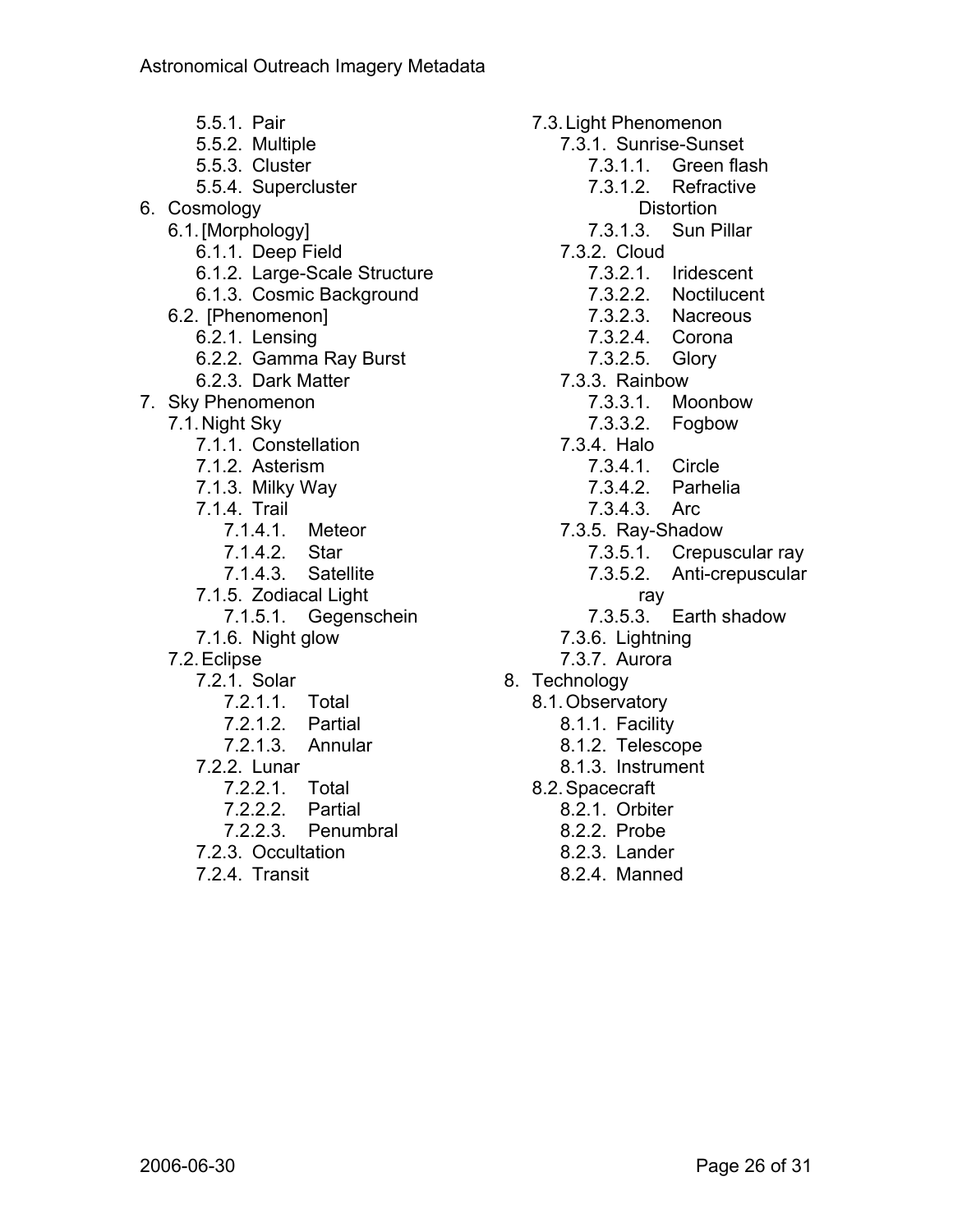## *5.2 21. Type*

This tag identifies the specific type of image indicating its origin. The acceptable values for this tag are:

- **Artwork –** Artists' renderings of astronomical phenomena or objects
- **Observation** An astronomical image rendered from telescopic data
- **Photographic** Photos from film/digital cameras
- **Planetary**  Images from planetary orbiters/landers
- **Simulation** Digital renderings of simulated/computed datasets

Any astronomical image originating from telescopic data should be categorized as "Observation." This could either represent digital FITS data rendered into an image, or photographic plates/film exposed in a telescope. Only "Observation" types can be tagged with astronomical WCS coordinates. This image type (when accompanied by WCS coordinates) could in principle be directly added as resources served to VO queries by a VO data service provider.

"Photographic" images ultimately originate from a camera, though in principle they could include sky photos (star trails, wide angle time exposures, meteor trails, etc.) as well as other general astronomical subject matter (photos of telescopes, observatories, etc.). These images will not include WCS coordinates.

"Planetary" images are included to encompass any imagery originating from remote exploration missions, including orbiters and landers. These images will not contain WCS coordinates (it would generally be irrelevant) though future expansions to this metadata definition may allow inclusion of appropriate latitude/longitude identification instead.

"Photographic" and "Artwork" are both standard VO types from the document "Resource Metadata for the Virtual Observatory Version 1.1". "Observation" and "Planetary" are extensions to identify imagery that are derived from observational data (but are not calibrated data themselves).

## *5.3 24. Spectral.ColorAssignment*

The values of the color mapping come from a limited list of common colors. Additional information about color mapping may be entered in the free text tag Spectral.Notes.

- **Purple**
- **Blue**
- **Cyan**
- **Green**
- **Yellow**
- **Orange**
- **Red**
- **Magenta**
- **Grayscale**  for single-channel image
- **Pseudocolor** for single channel image with color mapped to intensity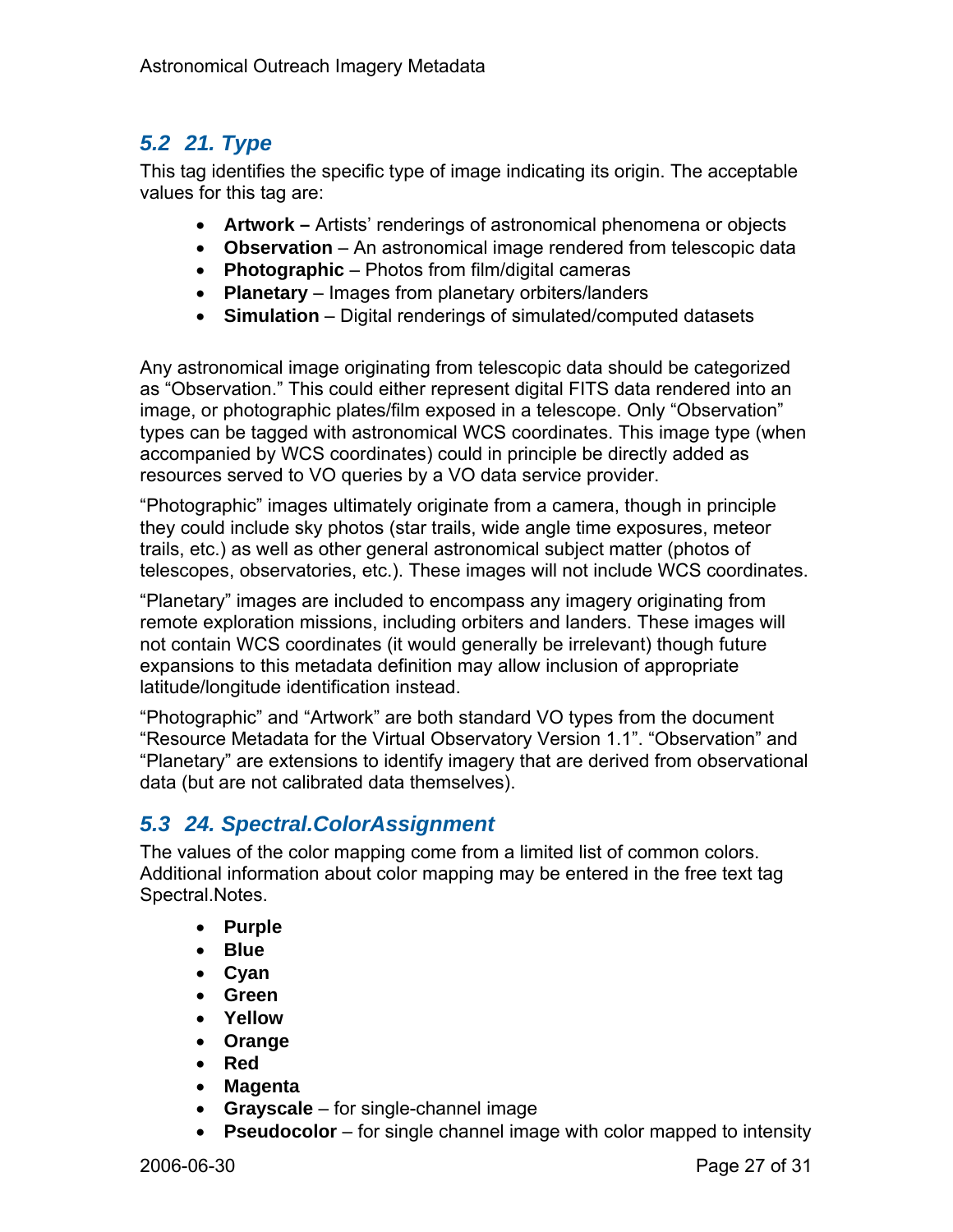## *5.4 25. Spectral.Band: General Wavelength Regime*

The acceptable values for this tag are taken to match the definitions from the document "Resource Metadata for the Virtual Observatory Version 1.1":

| Coverage Spectral Represents |                                                   |
|------------------------------|---------------------------------------------------|
| Radio                        | $\lambda \geq 10$ mm                              |
|                              | $v \leq 30$ GHz                                   |
| <b>Millimeter</b>            | 0.1 mm $\leq \lambda \leq 10$ mm                  |
|                              | 3000 GHz $\geq v \geq 30$ GHz                     |
| <b>Infrared</b>              | 1 μ ≤ λ ≤ 100 μ                                   |
| <b>Optical</b>               | $0.3 \mu \leq \lambda \leq 1 \mu$                 |
|                              | 300 nm $\leq \lambda \leq 1000$ nm                |
|                              | 3000 $\text{Å} \leq \lambda \leq 10000 \text{ Å}$ |
| <b>Ultraviolet</b>           | $0.01 \mu \leq \lambda \leq 0.3 \mu$              |
|                              | 100 Å $\leq \lambda \leq 3000$ Å                  |
|                              | 1.2 eV $\leq$ E $\leq$ 120 eV                     |
| X-ray                        | $0.1 \text{ Å} \leq \lambda \leq 100 \text{ Å}$   |
|                              | 0.12 keV $\leq$ E $\leq$ 120 keV                  |
| Gamma-ray                    | F ≥ 120 keV                                       |

## *5.5 32. Spatial.CoordinateFrame*

The values for the coordinate system follow CDS Aladin conventions and may adopt the following values.

- **ICRS** epoch-independent system
- **FK5** default J2000 epoch
- **FK4** default B1950 epoch
- **ECL** ecliptic coordiantes
- **GAL** galactic coordinates
- **SGAL** supergalactic coordinates

## *5.6 39. Spatial.CoordSystemProjection*

The value for the coordinate system projection may be any accepted WCS projection system. The most common are enumerated below.

- **TAN** tangent
- **SIN** sinusoidal
- **ARC** arc sky
- **AIT** AITOFF full-sky
- **CAR** Plate –Careé (rectilinear coordinates)

## *5.7 41. Spatial.Quality: Coordinate Reliability*

These terms provide a qualitative assessment of the reliability and completeness of the WCS solution for the image.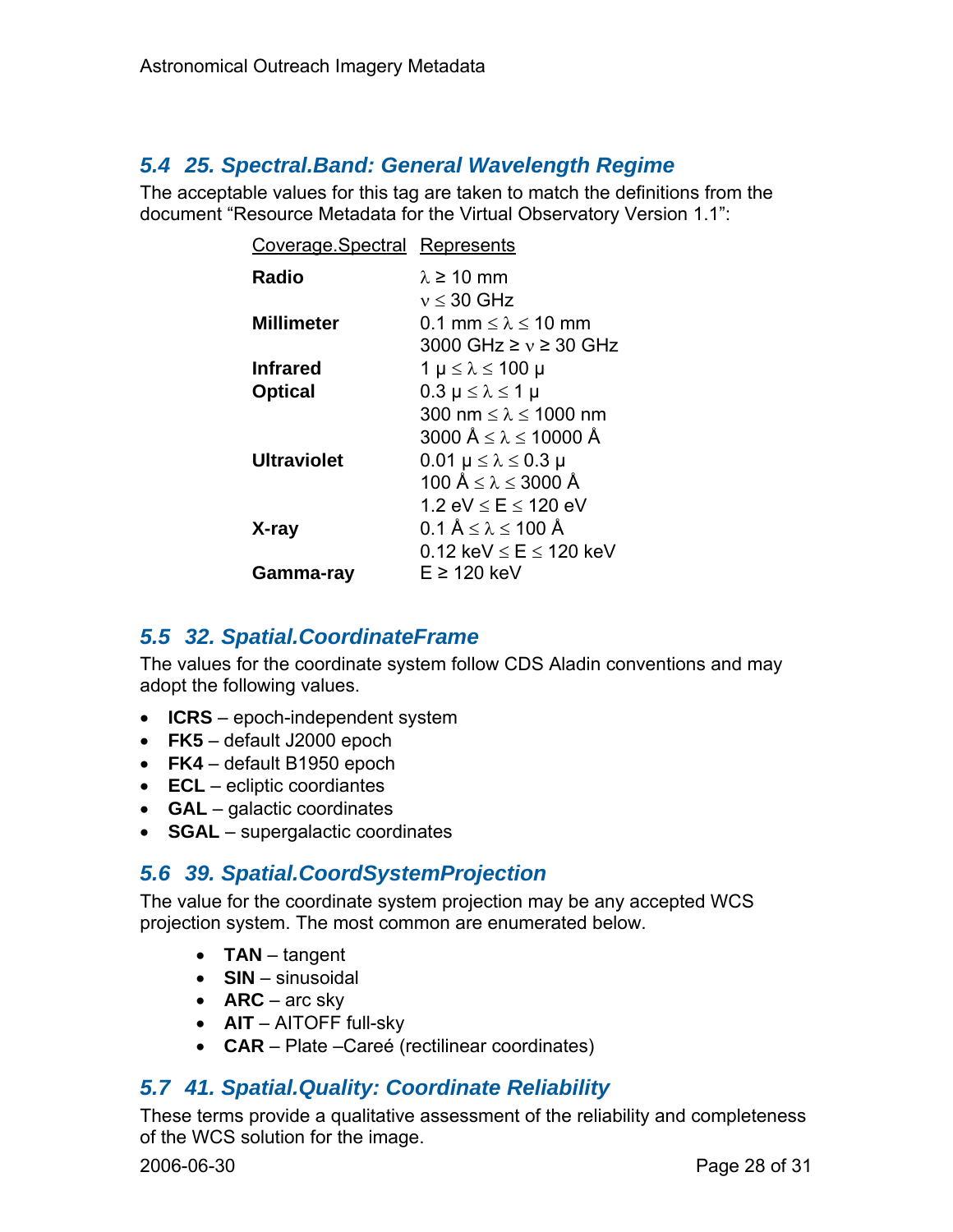- **Full** Verified full WCS information (though may exclude CD matrix)
- **Position** Spatial.ReferenceValue describes a coordinate contained somewhere within the image; other WCS info is approximate or unreliable

## *5.8 43. ImageProductQuality*

Limited terms to describe the subjective quality of the image.

- **Good** Clean, publication-ready image
- **Moderate** Some flaws in the image, but of good quality
- **Poor** Degraded quality; significant artefacts, but still acceptable for reference

## *5.9 47. File.Type: Format of Image*

This field contains the file format of the image. This metadata is not in a usereditable tag but is derived from the image suffix/header. Valid formats include the following.

- **TIFF**
- **JPEG**
- **PNG**
- **GIF**
- **PSD**
- **PDF**

## *5.10 51. FL.StretchFunction: FITS Liberator stretch function*

The different possible options for the FITS Liberator stretch function (as of version 2.0; additional stretches may become available in future versions):

- Linear
- Logarithmic
- Square-root
- Inverse hyperbolic sine
- Cube Root
- LogarithmicLogarithmic
- Logarithmic(Square-root)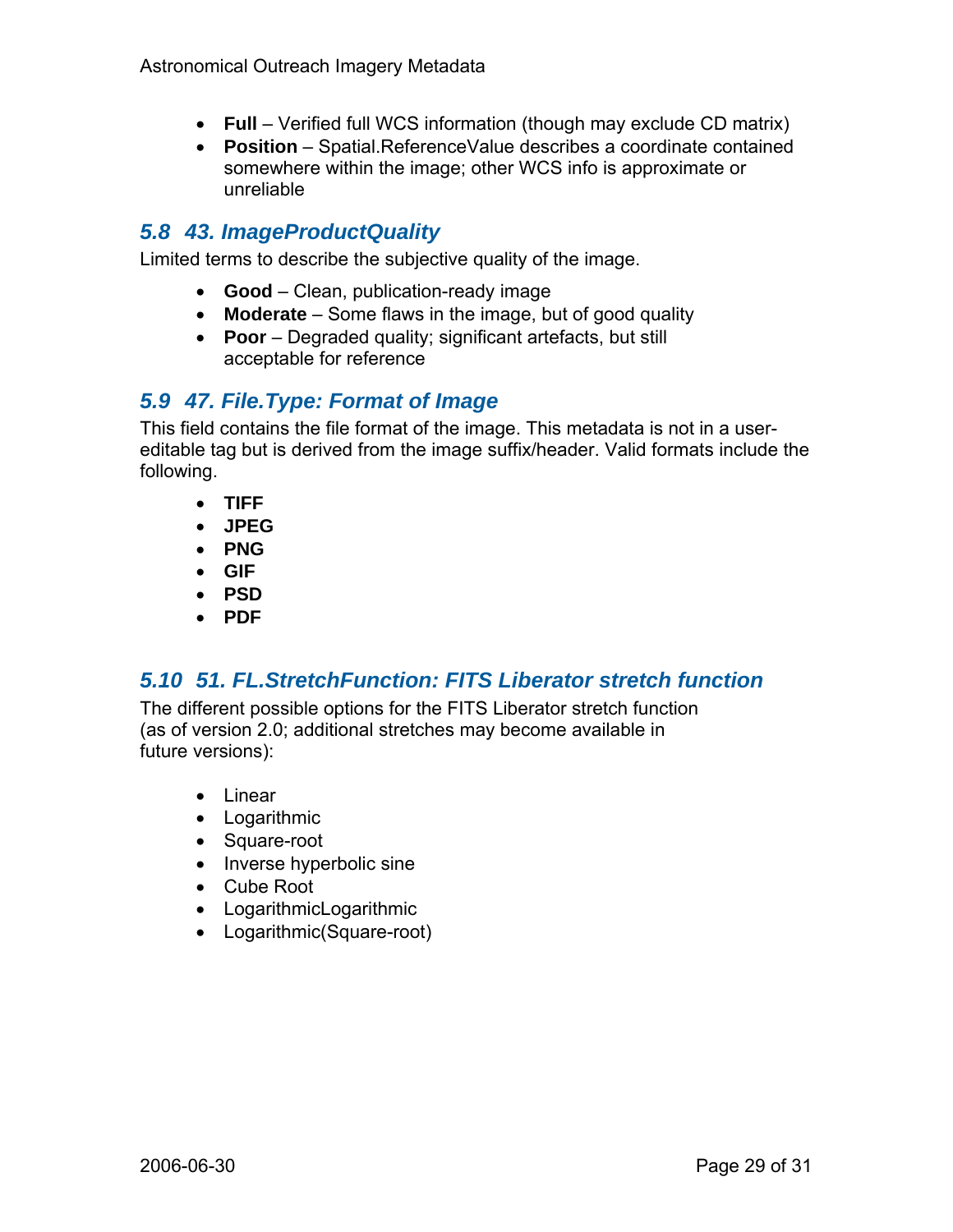## **6 Appendix B: Abbreviations**

- **AOI** Astronomical Outreach Imagery
- **CV** Controlled Vocabulary
- **ECL** Ecliptic coordinates
- **EPO** Education and Public Outreach
- **EXIF** Exchangeable image file format (http://en.wikipedia.org/wiki/Exif)
- **FITS** Flexible Image Transport System (http://en.wikipedia.org/wiki/FITS)
- **FK4** Default B1950 coordinate epoch
- **FK5** Default J2000 coordinate epoch
- **GAL** Galactic coordinates
- **GIF** Graphics Interchange Format (http://en.wikipedia.org/wiki/Gif)
- **ICRS** Epoch-independent coordinate system
- **IPTC** International Press Telecommunications Council (http://en.wikipedia.org/wiki/IPTC)
- **IVOA** International Virtual Observatory Alliance
- **JPEG** Joint Photographic Experts Group (http://en.wikipedia.org/wiki/Jpeg)
- **PDF** Portable Document Format (http://en.wikipedia.org/wiki/Pdf)
- **PNG** Portable Network Graphics (http://en.wikipedia.org/wiki/Png)
- **PSD** Photoshop Document
- **RGB** RED, GREEN, BLUE
- **SGAL** Supergalactic coordinates
- **STScI** Space Telescope Science Institute (http://www.stsci.edu)
- **TIFF** Tagged Image File Format (http://en.wikipedia.org/wiki/Tiff)